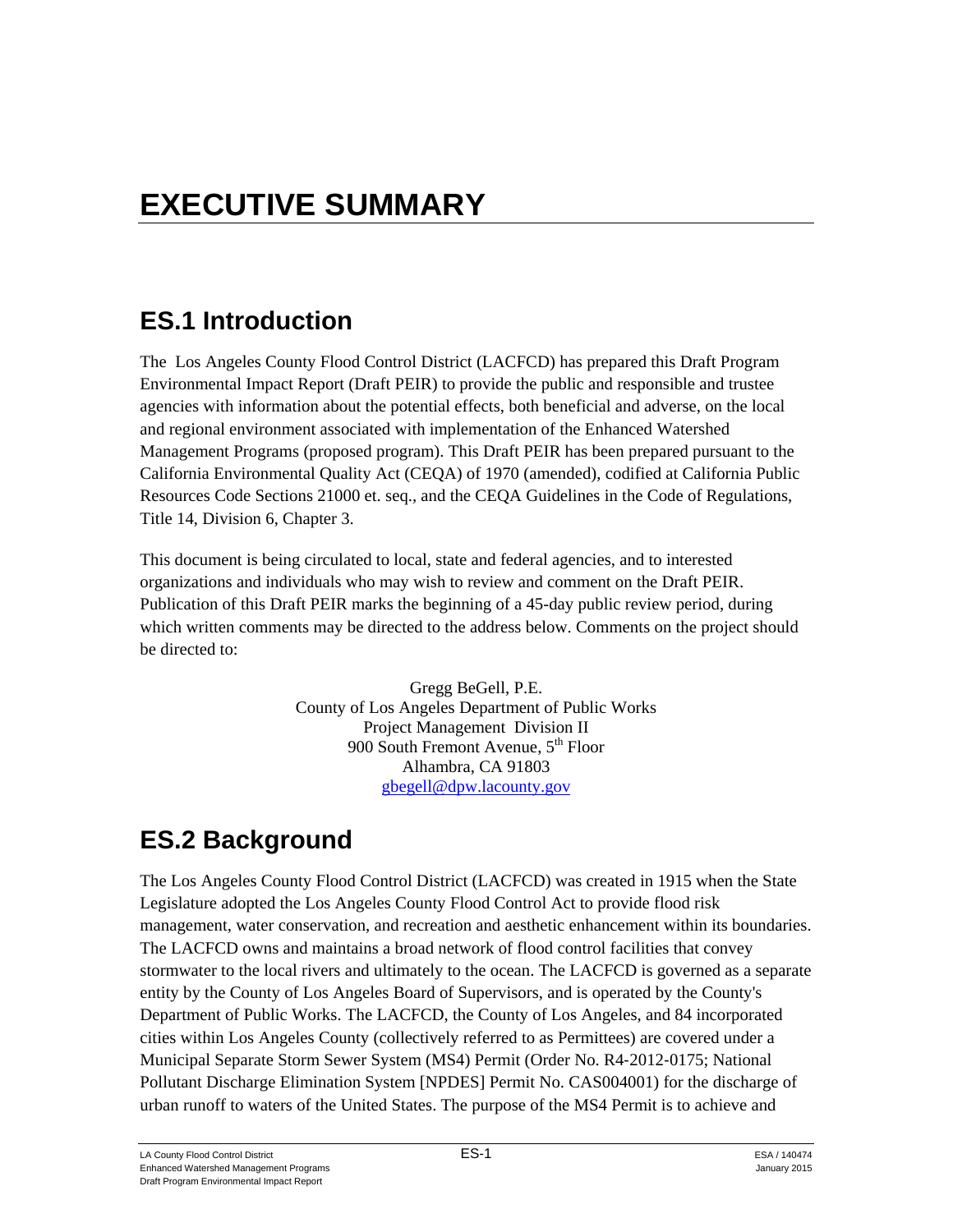maintain water quality objectives to protect beneficial uses of the receiving waters in the Los Angeles region. Each of the Permittees identified in the MS4 permit is responsible for meeting the conditions of the permit for MS4 discharges occurring within their jurisdiction.

The 2012 MS4 Permit for Los Angeles County gives Permittees the option of implementing an innovative approach to Permit compliance through development of an Enhanced Watershed Management Program (EWMP). The EWMPs will identify potential and priority structural and non-structural Best Management Practices (BMPs) within the region's stormwater collection system to improve runoff water quality. The LACFCD, along with participating Permittees, has opted to exercise this option and has submitted to the LARWQCB 12 separate Notices of Intent (NOIs) for the development of EWMPs within 12 distinct watershed groups (refer to **Figure 1-1**). Implementation of the EMWPs would be the responsibility of each Permittee and would occur following approval of the EWMPs by the LARWQCB.

The LACFCD, as a regional agency, is a member of each of the 12 EWMP working groups, and as such provides a commonality within each EWMP group. However, LACFCD does not have a special status or authority designated by the MS4 Permit over any of the other Permittees. The LACFCD will be working with the applicable Permittees in all 12 EWMP watersheds as an equal partner to identify the types and locations of BMPs needed to achieve permit compliance within each watershed.

The timeline identified in the MS4 Permit requires that Permittees submit the EWMP to the LARWQCB by June 28, 2015, in order to be in compliance with the permit conditions. The LACFCD recognizes that implementation of the EWMPs may potentially result in changes to environmental conditions. As a result, the LACFCD has prepared this Program Environmental Impact Report (PEIR) in compliance with the California Environmental Quality Act (CEQA) to provide the public and the responsible and trustee agencies with information about the potential effects on the local and regional environment associated with implementation of the EWMPs. The LACFCD will submit the PEIR to its governing body, the Los Angeles County Board of Supervisors, for approval prior to submittal of the EWMPs. The EWMPs will be submitted by each EWMP to the LARWQCB.

This PEIR describes and evaluates each of the EWMPs being prepared by the Permittees collectively. The discretionary action prompting the need for CEQA compliance is the submittal of the completed EWMPs to the LARWQCB. The EWMPs will identify management strategies including hundreds of structural Best Management Practices (BMPs) that may be designed and implemented by the Permittees to meet permit compliance objectives. A few of the BMPs are currently well defined but most are yet to be fully developed under the EWMPs. A set of priority BMPs will be detailed in each of the EWMPs; these are being developed in parallel with the PEIR. The PEIR describes the details that are available for each of the EWMPs currently under preparation by the EWMP working groups.

The PEIR analysis is not intended to focus on the site-specific construction and operation details of each management strategy and project included in the EWMP. Rather, this PEIR serves as a first-tier environmental document that focuses on the effects of implementing the EWMPs to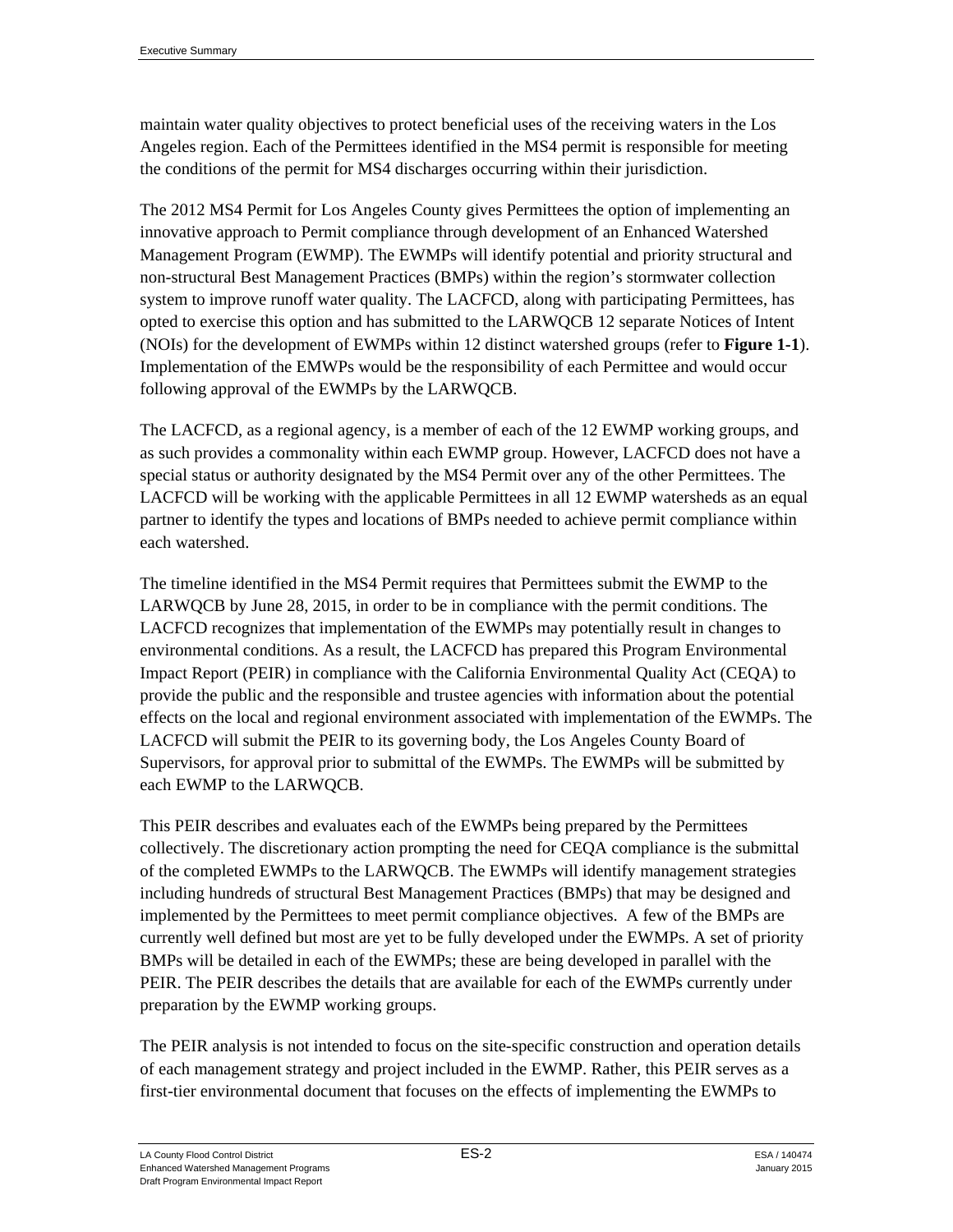reduce urban runoff pollution. The analysis assesses worst case situations where construction or operation of projects may significantly impact environmental resources. The analysis outlines mitigation strategies to be followed by implementing agencies to avoid or minimize impacts wherever feasible.

LACFCD is the CEQA Lead Agency for this PEIR. This PEIR can be used by the LACFCD or other Permittees to streamline environmental review of individual EWMP projects. As individual projects identified in the EWMPs are fully developed, the implementing agency (i.e., the Permittee responsible for implementing the project) will conduct CEQA analysis for individual projects as appropriate or may determine that no additional CEQA analysis is required or that a project is exempt from CEQA.

### **ES.3 Project Objectives**

The primary goals and objectives of the EWMPs are:

- To collaborate among agencies (Permittee jurisdictions) across the watershed to promote more cost-effective and multi-beneficial water quality improvement projects to comply with the MS4 Permit.
- To develop watershed-wide EWMPs that will, once implemented, remove or reduce pollutants from dry- and wet-weather urban runoff in a cost-effective manner.
- To reduce the impact of stormwater and non-stormwater on receiving water quality.

## **ES.4 Project Description**

The 12 EWMPs will vary for each watershed group, but will generally provide the opportunity for Permittees to customize their stormwater programs to achieve compliance with applicable receiving water limitations (RWLs) and water-quality-based effluent limits (WQBELs) in accordance with the MS4 Permit through implementation of stormwater best management practices (BMPs) or watershed control measures. BMPs vary in function and type, with each BMP providing unique design characteristics and benefits from implementation. The overarching goal of BMPs in the EWMP is to reduce the impact of stormwater and non-stormwater on receiving water quality and address the water quality priorities as defined by the MS4 Permit. The development of each EWMP will involve the evaluation and selection of multiple BMP types, including nonstructural (institutional) and distributed, centralized, and regional structural watershed control measures, that will be implemented to meet compliance goals and strategies under the 2012 MS4 Permit. The LACFCD has limited jurisdictional authority for ordinance and code enactment or enforcement and therefore is limited in nonstructural BMPs to education and outreach measures. The structural watershed control measures that will be implemented by the LACFCD will be multi-benefit stormwater projects that emphasize flood risk mitigation and water conservation and supply.

The LACFCD has a vested interest in increasing opportunities for stormwater capture and groundwater recharge as a means of assisting local water supply augmentation. The LACFCD will be working with the applicable Permittees and other stakeholders in all 12 EWMP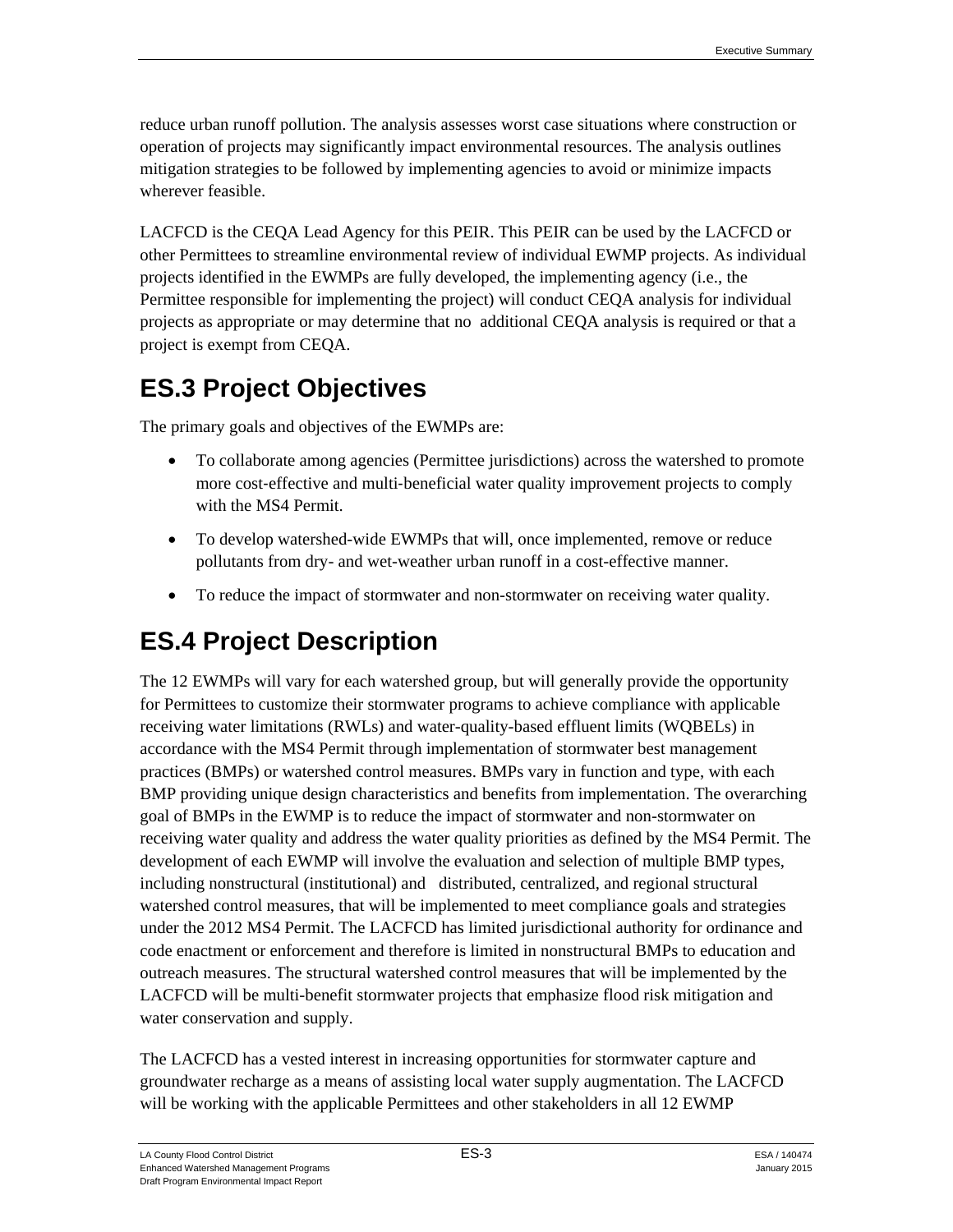watersheds to develop such projects. The EWMPs will be implemented by the Permittees that have jurisdiction within each EWMP area. The implementing agencies will be responsible for the contents of the EWMPs affecting their jurisdictions and for implementing the projects developed by the EWMPs..

Structural control measures are constructed BMPs that reduce the impact of stormwater and nonstormwater on receiving water quality. They are broken into three categories:

- *Distributed Structural BMPs*, which treat runoff close to the source and are typically implemented at a single- or few-parcel level (e.g., facilities typically serving a contributing area less than one acre).
- *Centralized Structural BMPs*, which treat runoff from a contributing area of multiple parcels (e.g., facilities typically serving a contributing area on the order of tens or hundreds of acres or larger).
- *Regional Structural BMPs*, which are meant to retain the 85th percentile storm over 24 hours from a contributing area. Generally, the  $85<sup>th</sup>$  percentile storm is approximately 0.75 inches over 24 hours

Whether distributed, centralized, or regional, the major structural BMP functions are infiltration, treatment, and storage, which may be used individually or combination:

- *Infiltration*, where runoff is directed to percolate into the underlying soils. Infiltration generally reduces the volume of runoff and increases groundwater recharge.
- *Treatment*, where pollutants are removed through various unit processes, including filtration, settling, sedimentation, sorption, straining, and biological or chemical transformations.
- *Storage*, where runoff is captured, stored (detained), and slowly released into downstream waters. Storage can reduce the peak flow rate from a site, but does not directly reduce runoff volume.

The types of structural BMPs to be implemented will vary between EWMPs, but most EMWPs will include a variety of distributed, centralized, and regional BMPs.

These are policies, actions, and activities which are intended to minimize or eliminate pollutant sources. Most institutional BMPs are implemented to meet Minimum Control Measure (MCM) requirements in the MS4 permit; MCMs are considered a subset of institutional BMPs. These BMPs are not constructed, but may have costs associated with the procurement and installation of items such as signage or spill response kits

# **ES.5 Project Alternatives**

An EIR must describe a range of reasonable alternatives to the proposed project or alternative project locations that could feasibly attain most of the basic project objectives and would avoid or substantially lessen any of the significant environmental impacts to the proposed project. The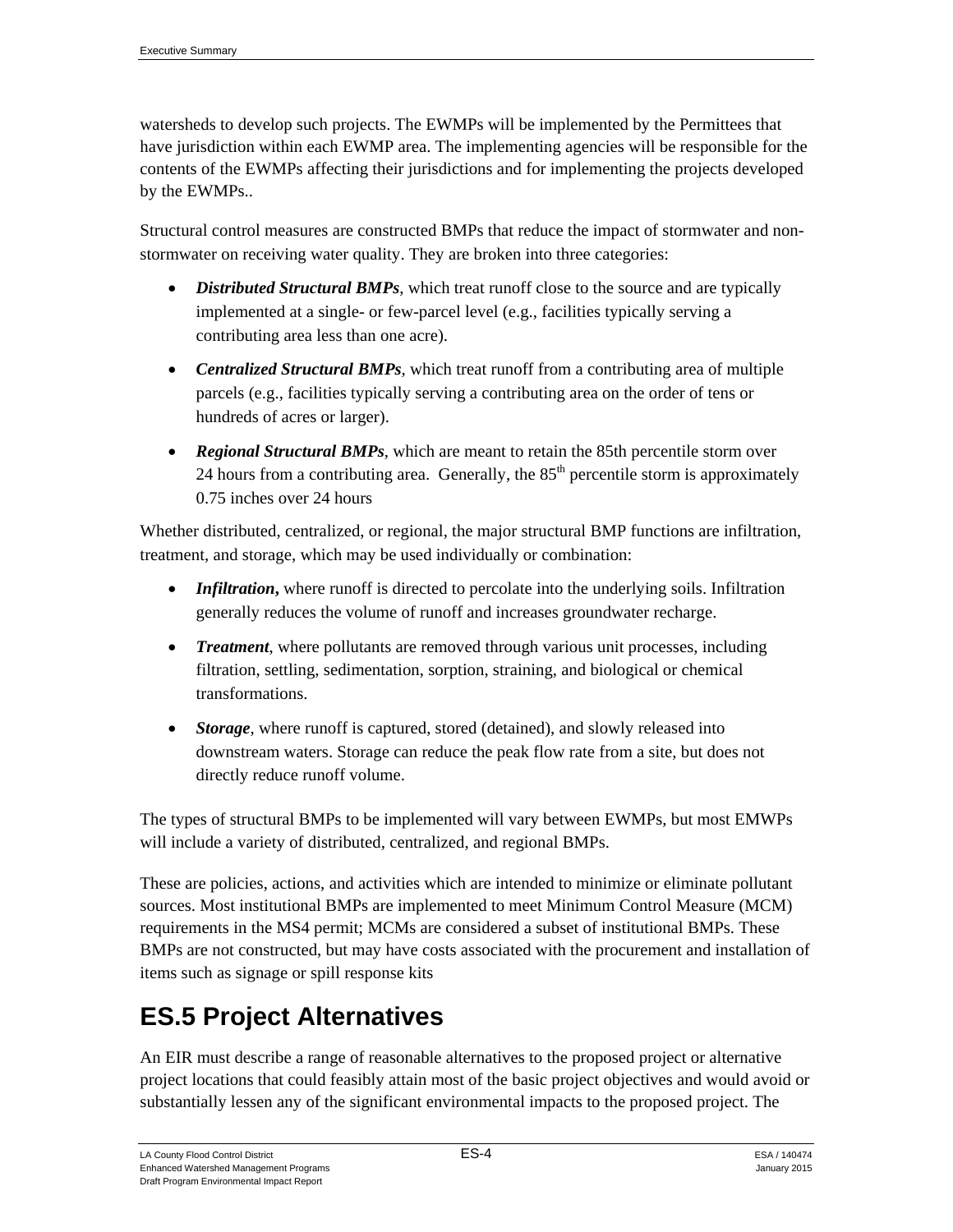alternatives analysis must include the "No Project Alternative" as a point of comparison. The No Project Alternative includes existing conditions and reasonably foreseeable future conditions that would exist if the proposed project were not approved (CEQA Guidelines §15126.6).

### **ES.6 Summary of Impacts**

**Table ES-1**, at the end of this chapter, presents a summary of the impacts and mitigation measures identified for the proposed project. The complete impact statements and mitigation measures are presented in Chapter 3. The level of significance for each impact was determined using significance criteria (thresholds) developed for each category of impacts; these criteria are presented in the appropriate sections of Chapter 3. Significant impacts are those adverse environmental impacts that meet or exceed the significance thresholds; less-than-significant impacts would not exceed the thresholds. Table ES-1 indicates the measures that will avoid, minimize, or otherwise reduce significant impacts to a less-than-significant level if implemented by the Permittees.

## **ES.7Areas of Controversy**

Several comment letters from agency and public comments were received during the scoping period. Public comments received are provided in Appendix A of this PEIR. Some of the comments from non-governmental organizations and the public expressed concerns regarding the lack of project-specific details provided in the NOP for individual BMPs. Several comments were received questioning the funding strategies to be employed by Permittees. The full list of comments highlighting areas of potential controversy received during the public scoping period is included in Appendix A.

### **ES.8 Issues to be Resolved**

Section 15123(b)(3) of the *CEQA Guidelines* requires that an EIR contain issues to be resolved, which includes the choice among alternatives and whether or how to mitigate significant impacts. The following major issues are to be resolved:

- Determine whether the PEIR adequately describes the environmental impacts of the proposed program;
- Choose among alternatives;
- Determine whether the recommended mitigation measures should be adopted or modified; and
- Determine whether additional mitigation measures need to be applied to the project.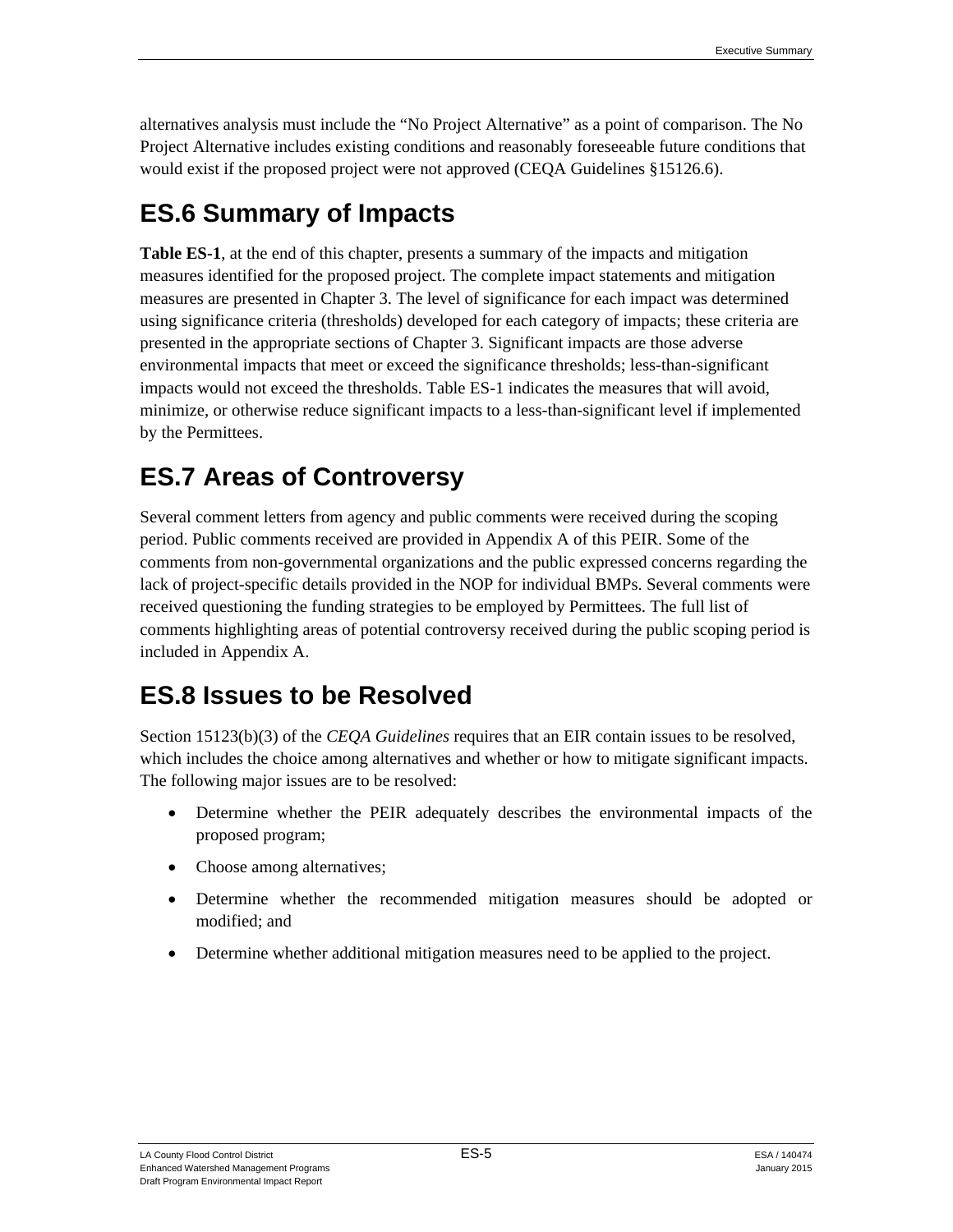### **ES.9 Organization of this PEIR**

This Draft PEIR is organized into the following chapters and appendices:

**Executive Summary.** This chapter summarizes the contents of the Draft PEIR.

**Chapter 1, Introduction and Project Background.** This chapter discusses the CEQA process and the purpose of the PEIR and provides background info on the proposed project.

**Chapter 2, Project Description.** This chapter provides an overview of the proposed program, describes the need for and objectives of the proposed program, and provides detail on the characteristics of the proposed program.

**Chapter 3, Environmental Setting, Impacts and Mitigation Measures.** This chapter describes the environmental setting and identifies impacts of the proposed program for each of the following environmental resource areas; Aesthetics; Air Quality; Biological Resources; Cultural Resources; Geology and Soils / Mineral Resources; Greenhouse Gas Emissions; Hazards and Hazardous Waste; Hydrology and Water Quality; Land Use and Planning / Agriculture; Noise; Population and Housing; Public Services / Recreation; Transportation and Circulation; and Utilities and Service Systems. Measures to mitigate the impacts of the proposed program are presented for each resource area.

**Chapter 4, Cumulative Impacts.** This chapter analyzes the potential for the proposed program to have significant cumulative effects when combined with other past, present, and reasonably foreseeable future projects in each resource area's cumulative geographic scope.

**Chapter 5, Growth Impacts.** This chapter identifies areas of the EIR where significant environmental effects that cannot be avoided would occur, if any. It will also include an analysis of growth inducement impacts that would be provided by the program.

**Chapter 6, Alternatives.** This chapter presents an overview of the alternatives development process and describes the alternatives to the proposed program that were considered.

### **Chapter 7, Organizations and Persons Contacted.**

**Chapter 8, Report Preparers.** This chapter identifies authors involved in preparing this Draft DEIR, including persons and organizations consulted.

### **Chapter 9, References.**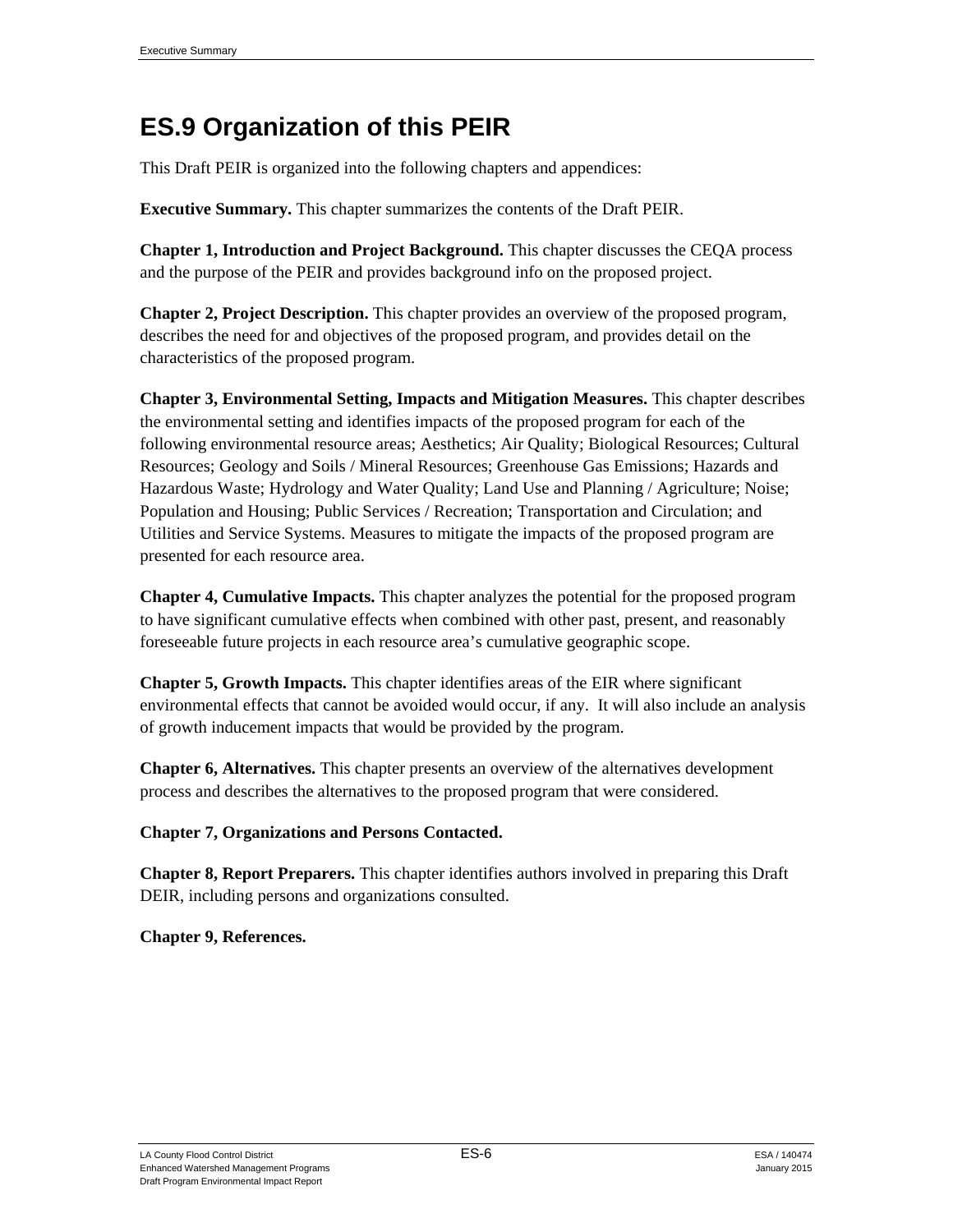|                                                                                                                                                                                                    |                                                                                                                                                                                                                                                                                                                                                                                     | <b>Significance before</b><br><b>Mitigation</b> | Significance if<br><b>Mitigation is</b>                                                         |
|----------------------------------------------------------------------------------------------------------------------------------------------------------------------------------------------------|-------------------------------------------------------------------------------------------------------------------------------------------------------------------------------------------------------------------------------------------------------------------------------------------------------------------------------------------------------------------------------------|-------------------------------------------------|-------------------------------------------------------------------------------------------------|
| <b>Impacts</b>                                                                                                                                                                                     | <b>Mitigation Measures</b>                                                                                                                                                                                                                                                                                                                                                          |                                                 | Implemented                                                                                     |
| Aesthetics                                                                                                                                                                                         |                                                                                                                                                                                                                                                                                                                                                                                     |                                                 |                                                                                                 |
| 3.1-1: The proposed program could create a<br>substantial adverse effect on a scenic vista.                                                                                                        | AES-1: Aboveground structures shall be designed to be<br>consistent with local zoning codes and applicable design<br>guidelines and to minimize features that contrast with<br>neighboring development.                                                                                                                                                                             | Significant                                     | Less than significant                                                                           |
| 3.1-2: The proposed program could<br>substantially damage scenic resources,<br>including but not limited to, trees, rock<br>outcroppings, and historic buildings within a<br>state scenic highway. | Implementation of AES-1                                                                                                                                                                                                                                                                                                                                                             | Significant                                     | Less than significant                                                                           |
| 3.1-3: The proposed program could                                                                                                                                                                  | Implementation of AES-1                                                                                                                                                                                                                                                                                                                                                             | Significant                                     | Less than significant                                                                           |
| substantially degrade the existing visual<br>character or quality of the site and its<br>surroundings.                                                                                             | AES-2: Implementing agencies shall develop BMP<br>maintenance plans that are approved concurrently with each<br>structural BMP approval. The maintenance plans must<br>include measures to ensure functionality of the structural<br>BMPs for the life of the BMP. These plans may include<br>general maintenance guidelines that apply to a number of<br>smaller distributed BMPs. |                                                 |                                                                                                 |
| 3.1-4: The proposed program could create a<br>new source of substantial light or glare<br>which would adversely affect day or<br>nighttime views in the area.                                      | None required                                                                                                                                                                                                                                                                                                                                                                       | Less than significant                           | Not applicable                                                                                  |
| <b>Air Quality</b>                                                                                                                                                                                 |                                                                                                                                                                                                                                                                                                                                                                                     |                                                 |                                                                                                 |
| 3.2-1: The project could conflict with or<br>obstruct implementation of the applicable air<br>quality plan.                                                                                        | None required                                                                                                                                                                                                                                                                                                                                                                       | Less than significant                           | Not applicable                                                                                  |
| 3.2-2: The project could violate any air<br>quality standard or contribute substantially<br>to an existing or projected air quality<br>violation.                                                  | AIR-1: Implementing agencies shall require for large Regional<br>or Centralized BMPs the use of low-emission equipment<br>meeting Tier II emissions standards at a minimum and Tier III<br>and IV emissions standards where available as CARB-<br>required emissions technologies become readily available to<br>contractors in the region                                          | Significant                                     | Significant and<br>unavoidable for<br>construction; Less than<br>significant for<br>operations. |
|                                                                                                                                                                                                    | AIR-2: For large construction efforts that may result in<br>significant air emissions, implementing agencies shall<br>encourage contractors to use lower-emission equipment<br>through the bidding process where appropriate.                                                                                                                                                       |                                                 |                                                                                                 |

#### **TABLE ES-1 SUMMARY OF IMPACTS AND MITIGATION MEASURES FOR THE ENHANCED WATERSHED MANAGEMENT PROGRAMS**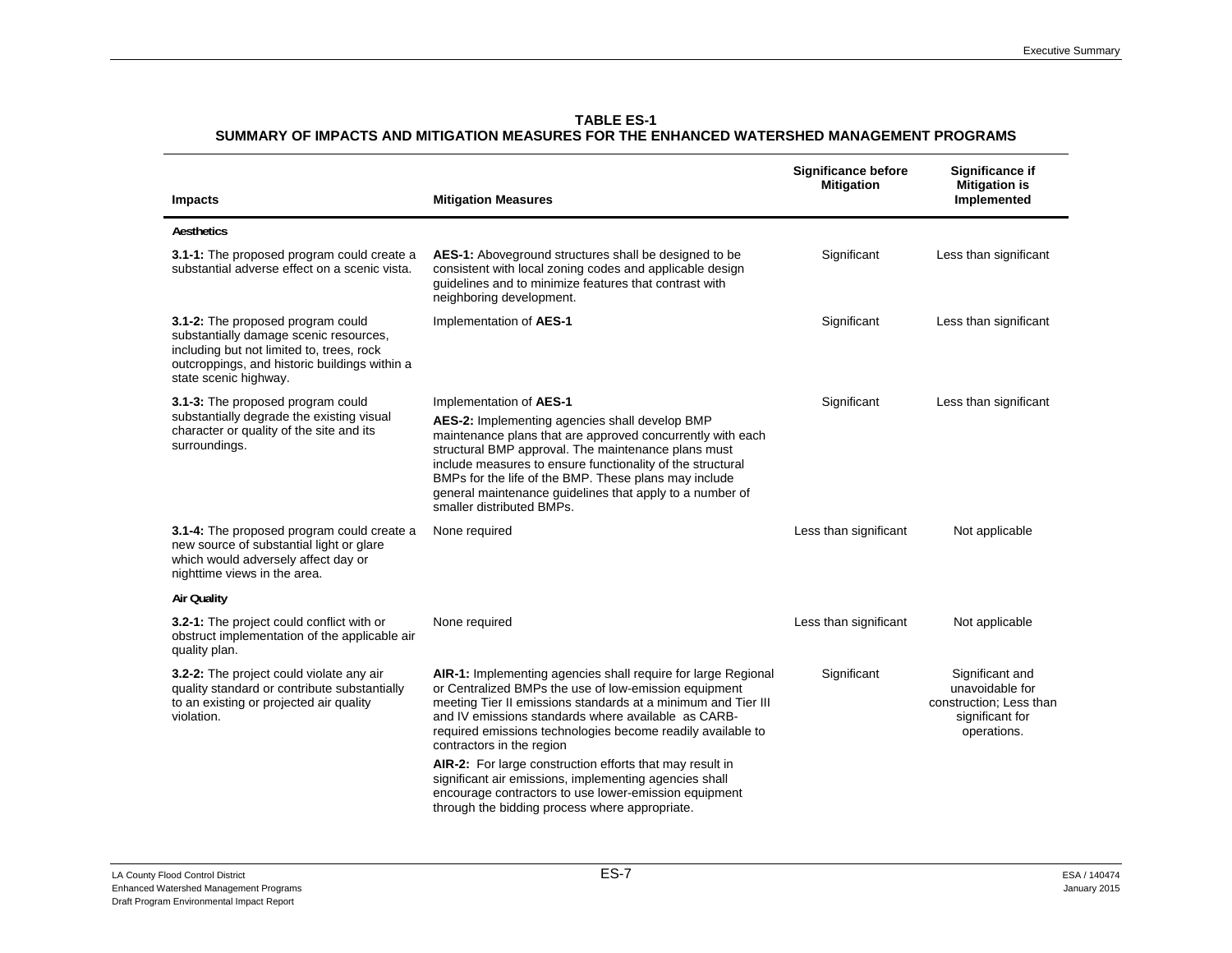| <b>Impacts</b>                                                                                                                                                                                                                                                                                                                                 | <b>Mitigation Measures</b>                                                                                                                                                                                                                                                                                                                                                                                                                                                                                                                                                                                                                                                                                                                                                                                                                                                                                   | <b>Significance before</b><br><b>Mitigation</b> | Significance if<br><b>Mitigation is</b><br>Implemented                                          |
|------------------------------------------------------------------------------------------------------------------------------------------------------------------------------------------------------------------------------------------------------------------------------------------------------------------------------------------------|--------------------------------------------------------------------------------------------------------------------------------------------------------------------------------------------------------------------------------------------------------------------------------------------------------------------------------------------------------------------------------------------------------------------------------------------------------------------------------------------------------------------------------------------------------------------------------------------------------------------------------------------------------------------------------------------------------------------------------------------------------------------------------------------------------------------------------------------------------------------------------------------------------------|-------------------------------------------------|-------------------------------------------------------------------------------------------------|
| 3.2-3: The program could result in a<br>cumulatively considerable net increase of<br>any criteria pollutant for which the project<br>region is non-attainment under an<br>applicable federal or state ambient air<br>quality standard (including releasing<br>emissions which exceed quantitative<br>thresholds for ozone precursors).         | Implementation of AIR-1 and AIR-2                                                                                                                                                                                                                                                                                                                                                                                                                                                                                                                                                                                                                                                                                                                                                                                                                                                                            | Significant                                     | Significant and<br>unavoidable for<br>construction: less than<br>significant for<br>operations. |
| 3.2-4: The project could expose sensitive<br>receptors to substantial pollutant<br>concentrations.                                                                                                                                                                                                                                             | AIR-3: For large construction efforts associated with Regional<br>or Centralized BMPs, implementing agencies shall conduct a<br>project-specific LST analysis where necessary to determine<br>local health impacts to neighboring land uses. Where it is<br>determined that construction emissions would exceed the<br>applicable LSTs or the most stringent applicable federal or<br>state ambient air quality standards, the structural BMP project<br>shall reduce its daily construction intensity (e.g., reducing the<br>amount of equipment used daily, reducing the amount of soil<br>graded/excavated daily) to a level where the structural BMP<br>project's construction emissions would no longer exceed<br>SCAQMD's LSTs or result in pollutant emissions that would<br>cause or contribute to an exceedance of the most stringent<br>applicable federal or state ambient air quality standards. | Significant                                     | Less than significant                                                                           |
| 3.2-5: The proposed program could create<br>objectionable odors affecting a substantial<br>number of people.                                                                                                                                                                                                                                   | AIR-4: During planning of structural BMPs, implementing<br>agencies shall assess the potential for nuisance odors to<br>affect a substantial number of people. BMPs that minimize<br>odors shall be considered the priority when in close proximity<br>to sensitive receptors.                                                                                                                                                                                                                                                                                                                                                                                                                                                                                                                                                                                                                               | Significant                                     | Less than significant                                                                           |
| <b>Biological Resources</b>                                                                                                                                                                                                                                                                                                                    |                                                                                                                                                                                                                                                                                                                                                                                                                                                                                                                                                                                                                                                                                                                                                                                                                                                                                                              |                                                 |                                                                                                 |
| 3.3-1: The proposed project could have a<br>substantial adverse effect, either directly or<br>through habitat modifications, on any<br>sensitive species identified as special-status<br>in local or regional plans, policies, or<br>regulations or by the California Department<br>of Fish and Wildlife or U.S. Fish and Wildlife<br>Service. | BIO-1: Prior to approving a Regional or Centralized BMP.,<br>the Permittee shall conduct an evaluation of the suitability of<br>the BMP location. Appropriate BMP sites should avoid<br>impacting large areas of native habitats including upland<br>woodlands and riparian forests that support sensitive species<br>to the extent feasible. The evaluation shall include an<br>assessment of potential downstream impacts resulting from<br>flow diversions.<br><b>BIO-2:</b> Prior to ground disturbing activities in areas that could<br>support sensitive biological resources, a habitat assessment<br>shall be conducted by a qualified biologist to determine the<br>potential for special-status wildlife species to occur within                                                                                                                                                                   | Significant                                     | Less than significant                                                                           |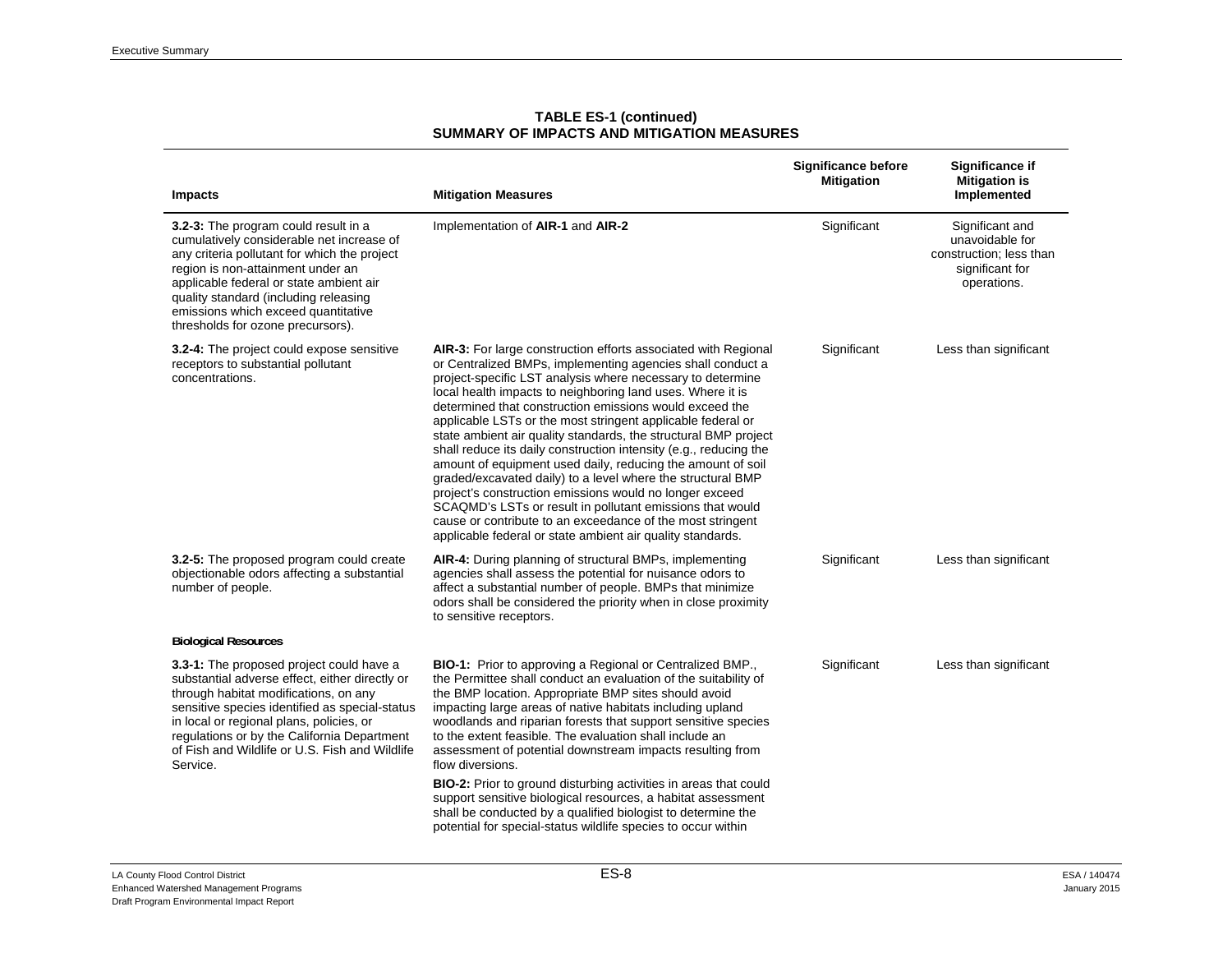|                |                                                                                                                                                                                                                                                                                                                                                                                                                                                                                                                                                                                                                                                                                                                                                                                                                                                                                    | <b>Significance before</b><br><b>Mitigation</b> | Significance if<br><b>Mitigation is</b> |
|----------------|------------------------------------------------------------------------------------------------------------------------------------------------------------------------------------------------------------------------------------------------------------------------------------------------------------------------------------------------------------------------------------------------------------------------------------------------------------------------------------------------------------------------------------------------------------------------------------------------------------------------------------------------------------------------------------------------------------------------------------------------------------------------------------------------------------------------------------------------------------------------------------|-------------------------------------------------|-----------------------------------------|
| <b>Impacts</b> | <b>Mitigation Measures</b>                                                                                                                                                                                                                                                                                                                                                                                                                                                                                                                                                                                                                                                                                                                                                                                                                                                         |                                                 | Implemented                             |
|                | affected areas, including areas directly or indirectly impacted<br>by construction or operation of the BMPs.                                                                                                                                                                                                                                                                                                                                                                                                                                                                                                                                                                                                                                                                                                                                                                       |                                                 |                                         |
|                | <b>BIO-3:</b> If a special-status wildlife species is determined to be<br>present or potentially present within the limits of construction<br>activities, a qualified biologist shall conduct pre-construction<br>surveys of proposed work zones and within an appropriately<br>sized buffer around each area as determined by a qualified<br>biologist within 14 days prior to ground disturbing activities.<br>Any potential habitat capable of supporting a special-status<br>wildlife species shall be flagged for avoidance if feasible.                                                                                                                                                                                                                                                                                                                                      |                                                 |                                         |
|                | <b>BIO-4:</b> If avoidance of special-status species or sensitive<br>habitats that could support special-status species (including,<br>but not limited to, critical habitat, riparian habitat, and<br>jurisdictional wetlands/waters) is not feasible, the Permittee<br>shall consult with the appropriate regulating agency<br>(USACE/USFWS or CDFW) to determine a strategy for<br>compliance with the Endangered Species Act, California Fish<br>and Game Code, and other regulations protecting special-<br>status species and sensitive habitats. The Permittee shall<br>identify appropriate impact minimization measures and<br>compensation for permanent impacts to sensitive habitats and<br>species in consultation with regulatory agencies. Construction<br>of the project will not begin until the appropriate permits from<br>the regulatory agencies are approved. |                                                 |                                         |
|                | <b>BIO-5:</b> If construction and vegetation removal is proposed<br>between February 1 and August 31, a qualified biologist shall<br>conduct a pre-construction survey for breeding and nesting<br>birds and raptors within 500-feet of the construction limits to<br>determine and map the location and extent of breeding birds<br>that could be affected by the project. Active nest sites located<br>during the pre-construction surveys shall be avoided until the<br>adults and young are no longer reliant on the nest site for<br>survival as determined by a qualified biologist.                                                                                                                                                                                                                                                                                         |                                                 |                                         |
|                | BIO-6: All construction areas, staging areas, and right-of-<br>ways shall be staked, flagged, fenced, or otherwise clearly<br>delineated to restrict the limits of construction to the minimum<br>necessary near areas that may support special-status wildlife<br>species as determined by a qualified biologist.                                                                                                                                                                                                                                                                                                                                                                                                                                                                                                                                                                 |                                                 |                                         |
|                | <b>BIO-7:</b> Prior to construction in areas that could support<br>special status plants, a qualified botanist shall conduct a pre-                                                                                                                                                                                                                                                                                                                                                                                                                                                                                                                                                                                                                                                                                                                                                |                                                 |                                         |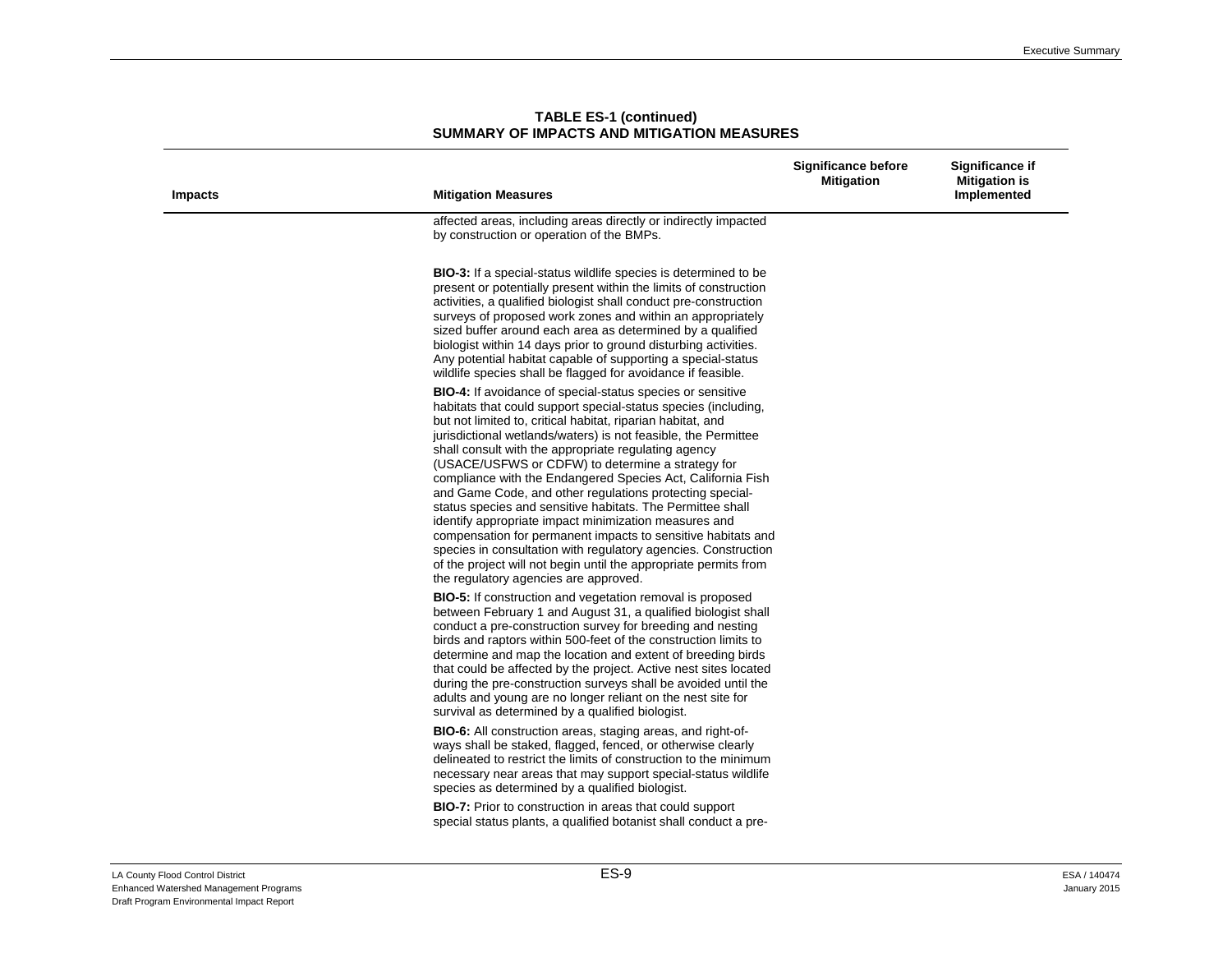| <b>Impacts</b>                                                                                                                                                                                                                                                                                                        | <b>Mitigation Measures</b>                                                                                                                                                                                                                                                                                                                                                                                                                                                                                                                                                                                                                                                                                                                                                                                                                 | <b>Significance before</b><br><b>Mitigation</b> | Significance if<br><b>Mitigation is</b><br>Implemented |
|-----------------------------------------------------------------------------------------------------------------------------------------------------------------------------------------------------------------------------------------------------------------------------------------------------------------------|--------------------------------------------------------------------------------------------------------------------------------------------------------------------------------------------------------------------------------------------------------------------------------------------------------------------------------------------------------------------------------------------------------------------------------------------------------------------------------------------------------------------------------------------------------------------------------------------------------------------------------------------------------------------------------------------------------------------------------------------------------------------------------------------------------------------------------------------|-------------------------------------------------|--------------------------------------------------------|
|                                                                                                                                                                                                                                                                                                                       | construction floristic inventory and focused rare plant survey<br>of project areas to determine and map the location and extent<br>of special-status plant species populations within disturbance<br>areas. This survey shall occur during the typical blooming<br>periods of special-status plants with the potential to occur.<br>The plant survey shall follow the CDFW Protocols for<br>Surveying and Evaluating Impacts to Special Status Native<br>Plant Populations and Natural Communities (November 24,<br>2009).                                                                                                                                                                                                                                                                                                                 |                                                 |                                                        |
|                                                                                                                                                                                                                                                                                                                       | BIO-8: If temporary construction-related impacts to special-<br>status plant populations are identified within a disturbance<br>area, the implementing agencies shall prepare and implement<br>a special-status species salvage and replanting plan. The<br>salvage and replanting plan shall include measures to<br>salvage, replant, and monitor the disturbance area until native<br>vegetation is re-established under the direction of CDFW and<br>USFWS.                                                                                                                                                                                                                                                                                                                                                                             |                                                 |                                                        |
| 3.3-2: The proposed project could have a<br>substantial adverse effect on any riparian<br>habitat or other sensitive natural community<br>identified in local or regional plans, policies,<br>regulations, or by the CDFW or USFWS.                                                                                   | Implement BIO-1 through BIO-8                                                                                                                                                                                                                                                                                                                                                                                                                                                                                                                                                                                                                                                                                                                                                                                                              | Significant                                     | Less than significant                                  |
| 3.3-3: The proposed project could have a<br>substantial adverse effect on federally<br>protected wetlands as defined by Section<br>404 of the Clean Water Act (including, but<br>not limited to, marsh, vernal pool, coastal,<br>etc.) through direct removal, filling,<br>hydrological interruption, or other means. | Implement BIO-1 through BIO-8<br><b>BIO-9:</b> Prior to construction, a qualified wetland delineator<br>shall be retained to conduct a formal wetland delineation in<br>areas where potential jurisdictional resources (i.e., wetlands<br>or drainages) subject to the jurisdiction of USACE, RWQCB,<br>and CDFW, may be affected by the project. If jurisdictional<br>resources are identified in the EWMP area and would be<br>directly or indirectly impacted by individual projects, the<br>qualified wetland delineator shall prepare a jurisdictional<br>delineation report suitable for submittal to USACE, RWQCB,<br>and CDFW for purposes of obtaining the appropriate permits.<br>Habitat mitigation and compensation requirements shall be<br>implemented prior to construction in accordance with<br>Mitigation Measure BIO-4. | Significant                                     | Less than significant                                  |
| 3.3-4: The proposed project could interfere<br>substantially with the movement of any<br>native resident or migratory fish or wildlife<br>species or with established native resident<br>or migratory wildlife corridors, or impede the                                                                               | None required                                                                                                                                                                                                                                                                                                                                                                                                                                                                                                                                                                                                                                                                                                                                                                                                                              | Less than significant                           | Not applicable                                         |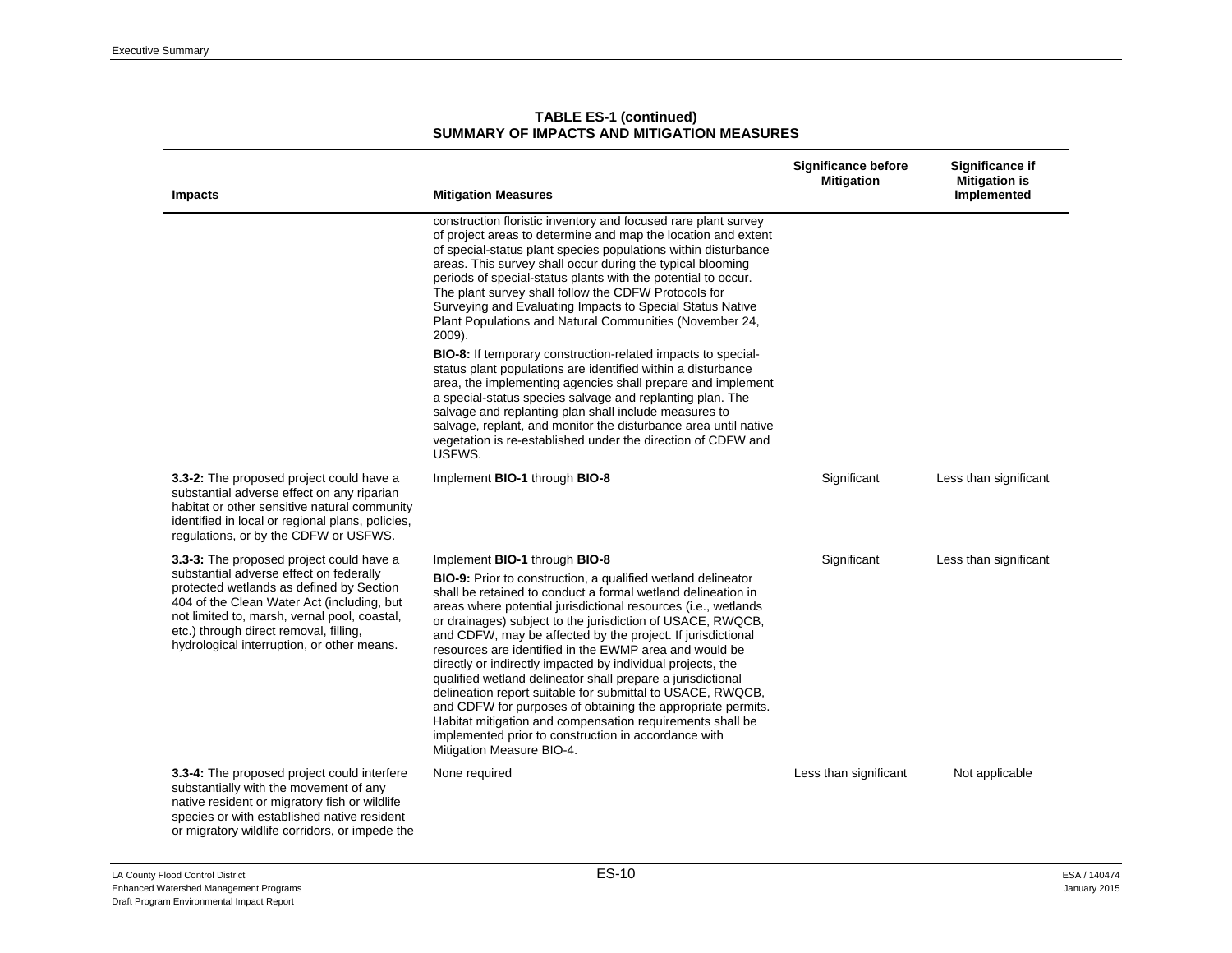|                                                                                                                                                                                                                                 |                                                                                                                                                                                                                                                                                                                                                                                                                                                                                                                                                                                                                                                                                                                                                                                                                                                                                                                                                                                                                                                                                                                                                                                                                                                                                                                                                                                                                                                                                                                                                                                                                                                                                        | <b>Significance before</b><br><b>Mitigation</b> | Significance if<br><b>Mitigation is</b> |
|---------------------------------------------------------------------------------------------------------------------------------------------------------------------------------------------------------------------------------|----------------------------------------------------------------------------------------------------------------------------------------------------------------------------------------------------------------------------------------------------------------------------------------------------------------------------------------------------------------------------------------------------------------------------------------------------------------------------------------------------------------------------------------------------------------------------------------------------------------------------------------------------------------------------------------------------------------------------------------------------------------------------------------------------------------------------------------------------------------------------------------------------------------------------------------------------------------------------------------------------------------------------------------------------------------------------------------------------------------------------------------------------------------------------------------------------------------------------------------------------------------------------------------------------------------------------------------------------------------------------------------------------------------------------------------------------------------------------------------------------------------------------------------------------------------------------------------------------------------------------------------------------------------------------------------|-------------------------------------------------|-----------------------------------------|
| <b>Impacts</b>                                                                                                                                                                                                                  | <b>Mitigation Measures</b>                                                                                                                                                                                                                                                                                                                                                                                                                                                                                                                                                                                                                                                                                                                                                                                                                                                                                                                                                                                                                                                                                                                                                                                                                                                                                                                                                                                                                                                                                                                                                                                                                                                             |                                                 | Implemented                             |
| use of native wildlife nursery sites.                                                                                                                                                                                           |                                                                                                                                                                                                                                                                                                                                                                                                                                                                                                                                                                                                                                                                                                                                                                                                                                                                                                                                                                                                                                                                                                                                                                                                                                                                                                                                                                                                                                                                                                                                                                                                                                                                                        |                                                 |                                         |
| 3.3-5: The proposed project could conflict<br>with any local policies or ordinances<br>protecting biological resources, such as a<br>tree preservation policy or ordinance.                                                     | <b>BIO-10:</b> Oak trees and other protected trees shall be avoided<br>to the extent feasible. If trees may be impacted by project<br>construction, a certified arborist shall conduct a tree inventory<br>of the construction impact area. If any oak trees or other<br>protected trees will be impacted by BMP construction, the<br>implementing agency shall obtain any required County or City<br>permits.                                                                                                                                                                                                                                                                                                                                                                                                                                                                                                                                                                                                                                                                                                                                                                                                                                                                                                                                                                                                                                                                                                                                                                                                                                                                         | Significant                                     | Less than significant                   |
| 3.3-6: The proposed project could conflict<br>with the provisions of an adopted habitat<br>conservation plan, natural community<br>conservation plan, or other approved local,<br>regional, or state habitat conservation plan. | None required                                                                                                                                                                                                                                                                                                                                                                                                                                                                                                                                                                                                                                                                                                                                                                                                                                                                                                                                                                                                                                                                                                                                                                                                                                                                                                                                                                                                                                                                                                                                                                                                                                                                          | Less than significant                           | Not applicable                          |
| <b>Cultural Resources</b>                                                                                                                                                                                                       |                                                                                                                                                                                                                                                                                                                                                                                                                                                                                                                                                                                                                                                                                                                                                                                                                                                                                                                                                                                                                                                                                                                                                                                                                                                                                                                                                                                                                                                                                                                                                                                                                                                                                        |                                                 |                                         |
| 3.4-1: The proposed program could cause a<br>substantial adverse change in the<br>significance of an historical resource as<br>defined in §15064.5.                                                                             | <b>CUL-1:</b> For individual EWMP projects that could impact<br>buildings or structures (including infrastructure) 45 years old<br>or older, implementing agencies shall ensure that a historic<br>built environment survey is conducted or supervised by a<br>qualified historian or architectural historian meeting the<br>Secretary of the Interior's Professional Qualification<br>Standards for Architectural History. Historic built environment<br>resources shall be evaluated for their eligibility for listing in the<br>CRHR or local register prior to the implementing agency's<br>approval of project plans. If eligible resources that would be<br>considered historical resources under CEQA are identified.<br>demolition or substantial alteration of such resources shall be<br>avoided. If avoidance is determined to be infeasible, the<br>implementing agency shall require the preparation of a<br>treatment plan to include, but not be limited to, photo-<br>documentation and public interpretation of the resource. The<br>plan will be submitted to the implementing agency for review<br>and approval prior to implementation.<br><b>CUL-2:</b> Implementing agencies shall ensure that individual<br>EWMP projects that require ground disturbance shall be<br>subject to a Phase I cultural resources inventory on a project-<br>specific basis prior to the implementing agency's approval of<br>project plans. The study shall be conducted or supervised by<br>a qualified archaeologist, defined as an archaeologist meeting<br>the Secretary of the Interior's Professional Qualifications<br>Standards for Archaeology, and shall be conducted in | Significant                                     | Significant and<br>Unavoidable          |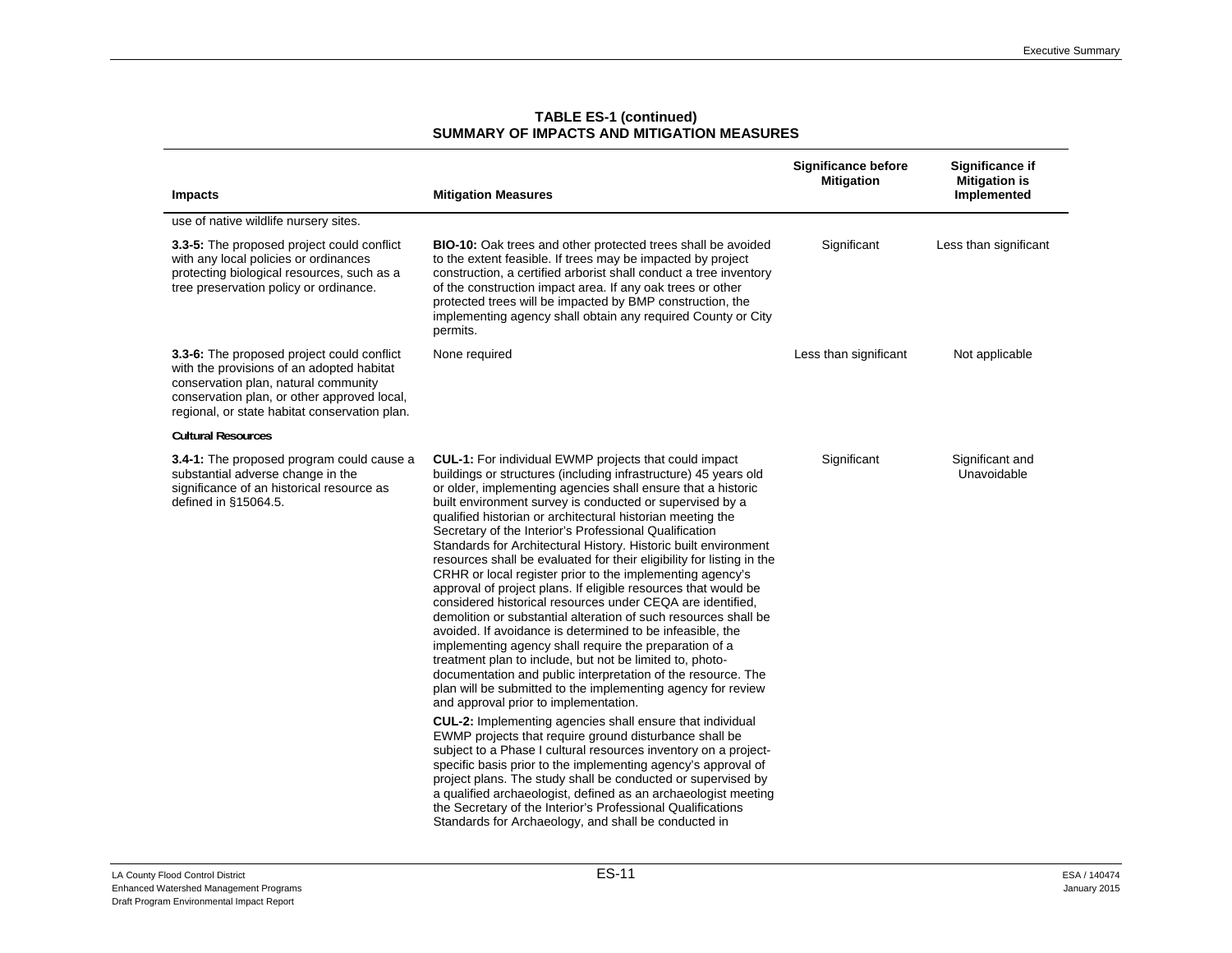| <b>Impacts</b> | <b>Mitigation Measures</b>                                                                                                                                                                                                                                                                                                                                                                                                                                                                                                                                                                                                                                                                                                                                                                                                                                                                                                                                                                                                                                                                                                                                                                                                                                                                                                                                                                                                                                                                                                                                                                                                                                                                                               | <b>Significance before</b><br><b>Mitigation</b> | <b>Significance if</b><br><b>Mitigation is</b><br>Implemented |
|----------------|--------------------------------------------------------------------------------------------------------------------------------------------------------------------------------------------------------------------------------------------------------------------------------------------------------------------------------------------------------------------------------------------------------------------------------------------------------------------------------------------------------------------------------------------------------------------------------------------------------------------------------------------------------------------------------------------------------------------------------------------------------------------------------------------------------------------------------------------------------------------------------------------------------------------------------------------------------------------------------------------------------------------------------------------------------------------------------------------------------------------------------------------------------------------------------------------------------------------------------------------------------------------------------------------------------------------------------------------------------------------------------------------------------------------------------------------------------------------------------------------------------------------------------------------------------------------------------------------------------------------------------------------------------------------------------------------------------------------------|-------------------------------------------------|---------------------------------------------------------------|
|                | consultation with the local Native American representatives<br>expressing interest. The cultural resources inventory shall<br>include a cultural resources records search to be conducted<br>at the South Central Coastal Information Center; scoping with<br>the NAHC and with interested Native Americans identified by<br>the NAHC; a pedestrian archaeological survey where deemed<br>appropriate by the qualified archaeologist; and formal<br>recordation of all identified archaeological resources on<br>California Department of Parks and Recreation 523 forms and<br>significance evaluation of such resources presented in a<br>technical report following the guidelines in Archaeological<br>Resource Management Reports (ARMR): Recommended<br>Contents and Format, Department of Parks and Recreation,<br>Office of Historic Preservation, State of California, 1990.                                                                                                                                                                                                                                                                                                                                                                                                                                                                                                                                                                                                                                                                                                                                                                                                                                    |                                                 |                                                               |
|                | If potentially significant archaeological resources are<br>encountered during the survey, the implementing agency<br>shall require that the resources are evaluated by the qualified<br>archaeologist for their eligibility for listing in the CRHR and for<br>significance as a historical resource or unique archaeological<br>resource per CEQA Guidelines Section 15064.5.<br>Recommendations shall be made for treatment of these<br>resources if found to be significant, in consultation with the<br>implementing agency and the appropriate Native American<br>groups for prehistoric resources. Per CEQA Guidelines<br>Section 15126.4(b)(3), preservation in place shall be the<br>preferred manner of mitigation to avoid impacts to<br>archaeological resources qualifying as historical resources.<br>Methods of avoidance may include, but shall not be limited to,<br>project re-route or re-design, project cancellation, or<br>identification of protection measures such as capping or<br>fencing. Consistent with CEQA Guidelines Section<br>15126.4(b)(3)(C), if it is demonstrated that resources cannot<br>be avoided, the qualified archaeologist shall develop<br>additional treatment measures, which may include data<br>recovery or other appropriate measures, in consultation with<br>the implementing agency, and any local Native American<br>representatives expressing interest in prehistoric or tribal<br>resources. If an archaeological site does not qualify as an<br>historical resource but meets the criteria for a unique<br>archaeological resource as defined in Section 21083.2, then<br>the site shall be treated in accordance with the provisions of<br>Section 21083.2. |                                                 |                                                               |
|                |                                                                                                                                                                                                                                                                                                                                                                                                                                                                                                                                                                                                                                                                                                                                                                                                                                                                                                                                                                                                                                                                                                                                                                                                                                                                                                                                                                                                                                                                                                                                                                                                                                                                                                                          |                                                 |                                                               |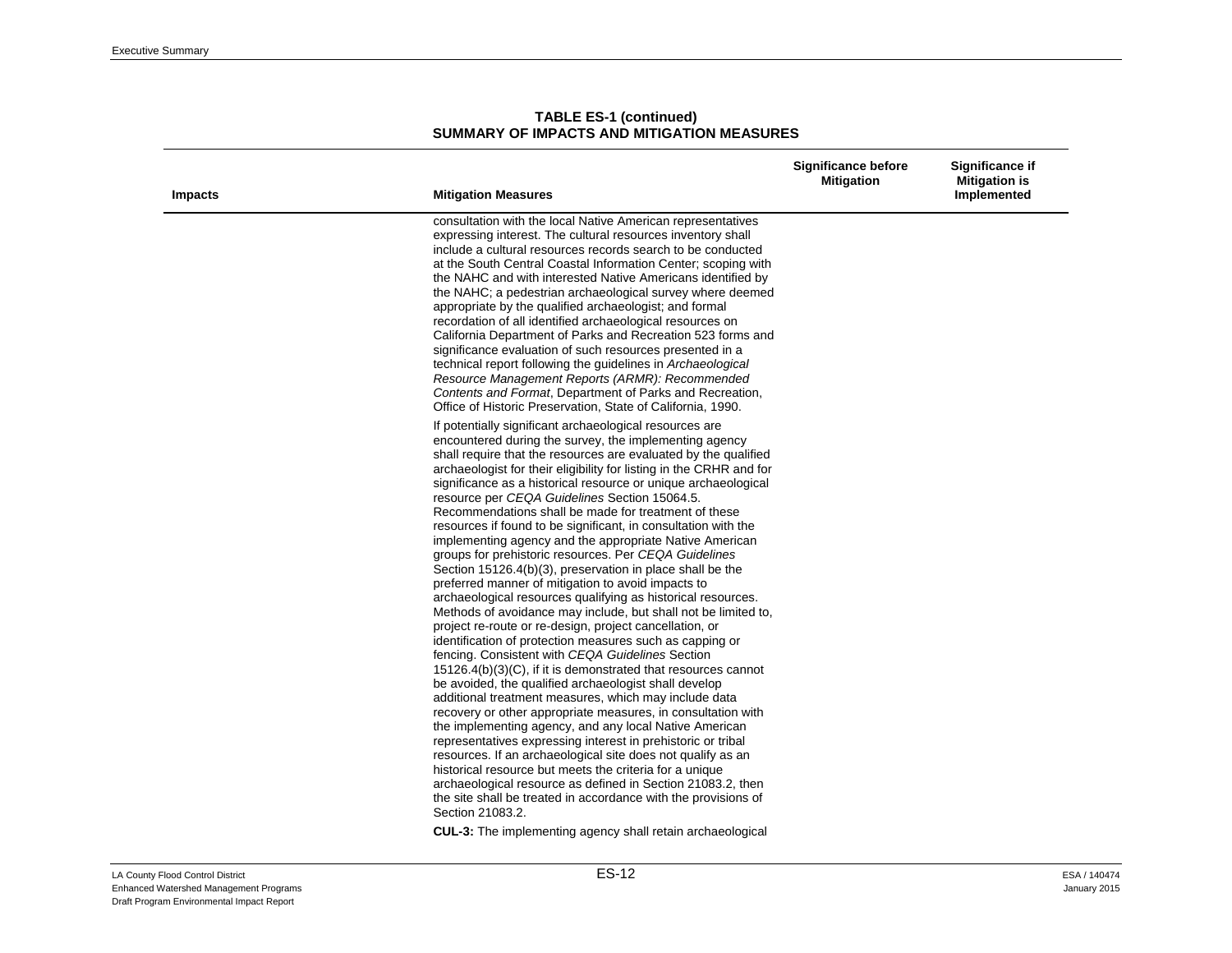|                                                                                                                                                        |                                                                                                                                                                                                                                                                                                                                                                                                                                                                                                                                                                                                                                                                                                                                                                                                                                                                                                                                                                                                                                                                                                                                                                                                                                                                                                                                                                                                                                                                                                                                                                                                                                                                              | <b>Significance before</b><br><b>Mitigation</b> | Significance if<br><b>Mitigation is</b><br>Implemented |
|--------------------------------------------------------------------------------------------------------------------------------------------------------|------------------------------------------------------------------------------------------------------------------------------------------------------------------------------------------------------------------------------------------------------------------------------------------------------------------------------------------------------------------------------------------------------------------------------------------------------------------------------------------------------------------------------------------------------------------------------------------------------------------------------------------------------------------------------------------------------------------------------------------------------------------------------------------------------------------------------------------------------------------------------------------------------------------------------------------------------------------------------------------------------------------------------------------------------------------------------------------------------------------------------------------------------------------------------------------------------------------------------------------------------------------------------------------------------------------------------------------------------------------------------------------------------------------------------------------------------------------------------------------------------------------------------------------------------------------------------------------------------------------------------------------------------------------------------|-------------------------------------------------|--------------------------------------------------------|
| <b>Impacts</b>                                                                                                                                         | <b>Mitigation Measures</b>                                                                                                                                                                                                                                                                                                                                                                                                                                                                                                                                                                                                                                                                                                                                                                                                                                                                                                                                                                                                                                                                                                                                                                                                                                                                                                                                                                                                                                                                                                                                                                                                                                                   |                                                 |                                                        |
|                                                                                                                                                        | monitors during ground-disturbing activities that have the<br>potential to impact archaeological resources qualifying as<br>historical resources or unique archaeological resources, as<br>determined by a qualified archaeologist in consultation with<br>the implementing agency, and any local Native American<br>representatives expressing interest in the project. Native<br>American monitors shall be retained for projects that have a<br>high potential to impact sensitive Native American resources,<br>as determined by the implementing agency in coordination<br>with the qualified archaeologist.                                                                                                                                                                                                                                                                                                                                                                                                                                                                                                                                                                                                                                                                                                                                                                                                                                                                                                                                                                                                                                                            |                                                 |                                                        |
|                                                                                                                                                        | <b>CUL-4:</b> During project-level construction, should subsurface<br>archaeological resources be discovered, all activity in the<br>vicinity of the find shall stop and a qualified archaeologist<br>shall be contacted to assess the significance of the find<br>according to CEQA Guidelines Section 15064.5. If any find is<br>determined to be significant, the archaeologist shall<br>determine, in consultation with the implementing agency and<br>any local Native American groups expressing interest,<br>appropriate avoidance measures or other appropriate<br>mitigation. Per CEQA Guidelines Section 15126.4(b)(3),<br>preservation in place shall be the preferred means to avoid<br>impacts to archaeological resources qualifying as historical<br>resources. Methods of avoidance may include, but shall not<br>be limited to, project re-route or re-design, project<br>cancellation, or identification of protection measures such as<br>capping or fencing. Consistent with CEQA Guidelines Section<br>$15126.4(b)(3)(C)$ , if it is demonstrated that resources cannot<br>be avoided, the qualified archaeologist shall develop<br>additional treatment measures, such as data recovery or<br>other appropriate measures, in consultation with the<br>implementing agency and any local Native American<br>representatives expressing interest in prehistoric or tribal<br>resources. If an archaeological site does not qualify as an<br>historical resource but meets the criteria for a unique<br>archaeological resource as defined in Section 21083.2, then<br>the site shall be treated in accordance with the provisions of<br>Section 21083.2. |                                                 |                                                        |
| 3.4-2: The program could cause a<br>substantial adverse change in the<br>significance of unique archaeological resources<br>as defined in $§15064.5$ . | Implementation of CUL-2 through CUL-4                                                                                                                                                                                                                                                                                                                                                                                                                                                                                                                                                                                                                                                                                                                                                                                                                                                                                                                                                                                                                                                                                                                                                                                                                                                                                                                                                                                                                                                                                                                                                                                                                                        | Significant                                     | Less than significant                                  |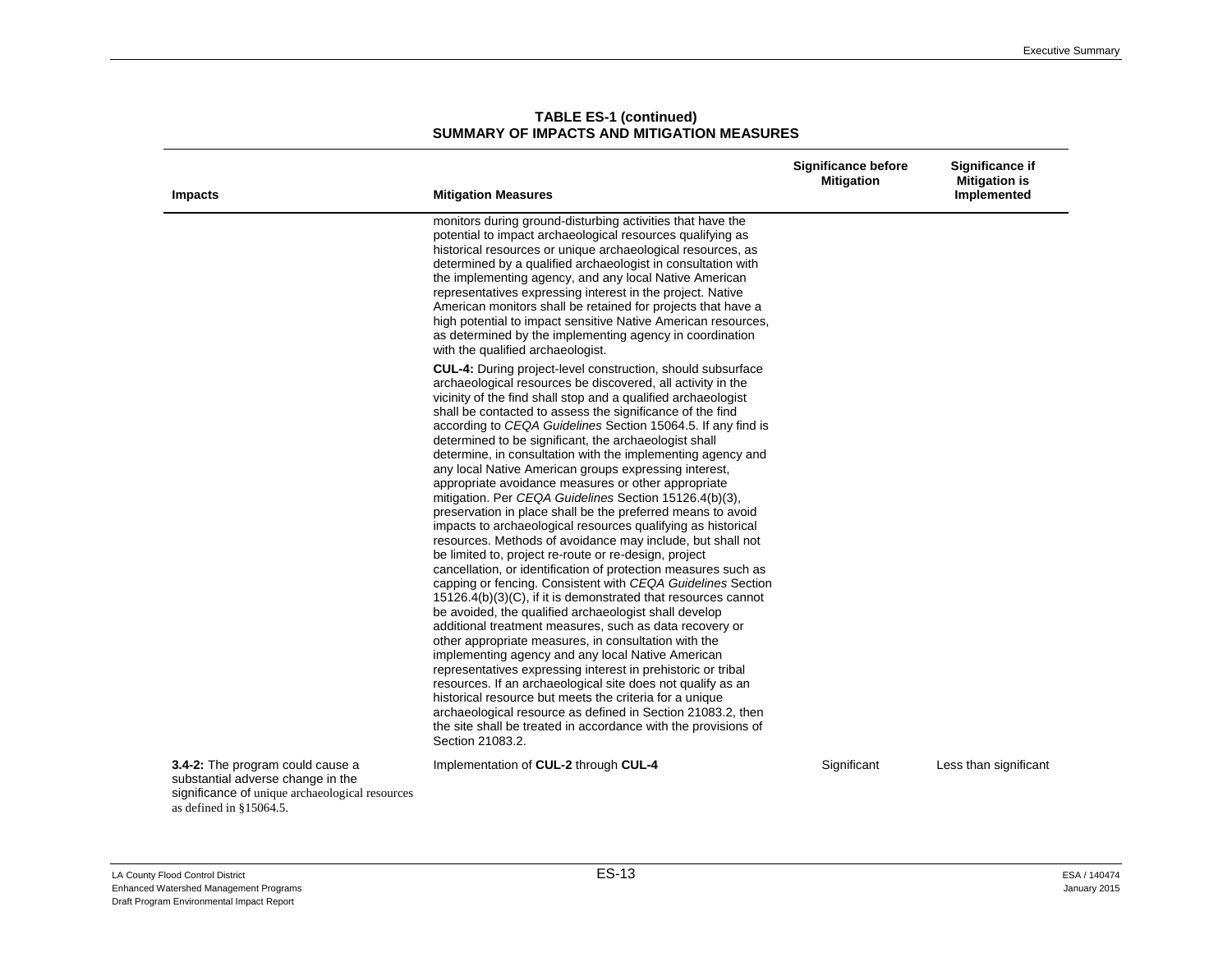|                                                                                                                                                                                                                                                                                                                                                                                                                                                                                                                                                                      | <b>Mitigation Measures</b>                                                                                                                                                                                                                                                                                                                                                                                                                                                                                                                                                                                                                                                                                                                                                                                                         | <b>Significance before</b><br><b>Mitigation</b> | Significance if<br><b>Mitigation is</b><br>Implemented |
|----------------------------------------------------------------------------------------------------------------------------------------------------------------------------------------------------------------------------------------------------------------------------------------------------------------------------------------------------------------------------------------------------------------------------------------------------------------------------------------------------------------------------------------------------------------------|------------------------------------------------------------------------------------------------------------------------------------------------------------------------------------------------------------------------------------------------------------------------------------------------------------------------------------------------------------------------------------------------------------------------------------------------------------------------------------------------------------------------------------------------------------------------------------------------------------------------------------------------------------------------------------------------------------------------------------------------------------------------------------------------------------------------------------|-------------------------------------------------|--------------------------------------------------------|
| <b>Impacts</b>                                                                                                                                                                                                                                                                                                                                                                                                                                                                                                                                                       |                                                                                                                                                                                                                                                                                                                                                                                                                                                                                                                                                                                                                                                                                                                                                                                                                                    |                                                 |                                                        |
| 3.4-3: The program could directly or<br>indirectly destroy a unique paleontological<br>resource or site or unique geologic feature.                                                                                                                                                                                                                                                                                                                                                                                                                                  | <b>CUL-5:</b> For individual structural BMP projects that require<br>ground disturbance, the implementing agency shall evaluate<br>the sensitivity of the project site for paleontological resources.<br>If deemed necessary, the implementing agency shall retain a<br>qualified paleontologist to evaluate the project and provide<br>recommendations regarding additional work, potentially<br>including testing or construction monitoring.                                                                                                                                                                                                                                                                                                                                                                                    | Significant                                     | Less than significant                                  |
|                                                                                                                                                                                                                                                                                                                                                                                                                                                                                                                                                                      | <b>CUL-6:</b> In the event that paleontological resources are<br>discovered during construction, the implementing agency<br>shall notify a qualified paleontologist. The paleontologist will<br>evaluate the potential resource, assess the significance of the<br>find, and recommend further actions to protect the resource.                                                                                                                                                                                                                                                                                                                                                                                                                                                                                                    |                                                 |                                                        |
| 3.4-4: The program could disturb any<br>human remains, including those interred<br>outside of a formal cemetery.                                                                                                                                                                                                                                                                                                                                                                                                                                                     | <b>CUL-7:</b> The implementing agency shall require that, if human<br>remains are uncovered during project construction, work in<br>the vicinity of the find shall cease and the County Coroner<br>shall be contacted to evaluate the remains, following the<br>procedures and protocols set forth in Section 15064.5 (e)(1)<br>of the CEQA Guidelines. If the County Coroner determines<br>that the remains are Native American, the Coroner will<br>contact the Native American Heritage Commission, in<br>accordance with Health and Safety Code Section 7050.5,<br>subdivision (c), and Public Resources Code 5097.98 (as<br>amended by AB 2641). The NAHC will then designate a Most<br>Likely Descendant of the deceased Native American, who will<br>engage in consultation to determine the disposition of the<br>remains. | Significant                                     | Less than significant                                  |
| <b>Geologic and Mineral Resources</b>                                                                                                                                                                                                                                                                                                                                                                                                                                                                                                                                |                                                                                                                                                                                                                                                                                                                                                                                                                                                                                                                                                                                                                                                                                                                                                                                                                                    |                                                 |                                                        |
| 3.5-1: The proposed program could locate<br>new facilities in areas susceptible to seismic<br>impacts such as (1) rupture of a known<br>earthquake fault, as delineated on the most<br>recent Alquist-Priolo Earthquake Fault<br>Zoning Map issued by the State Geologist<br>for the area or based on other substantial<br>evidence of a known fault, (2) strong<br>seismic groundshaking, or (3) seismically<br>induced liquefaction or landslides, which<br>could expose people, structures, or habitat<br>to potential risk of loss, damage, injury, or<br>death. | None required                                                                                                                                                                                                                                                                                                                                                                                                                                                                                                                                                                                                                                                                                                                                                                                                                      | Less than significant                           | Not applicable                                         |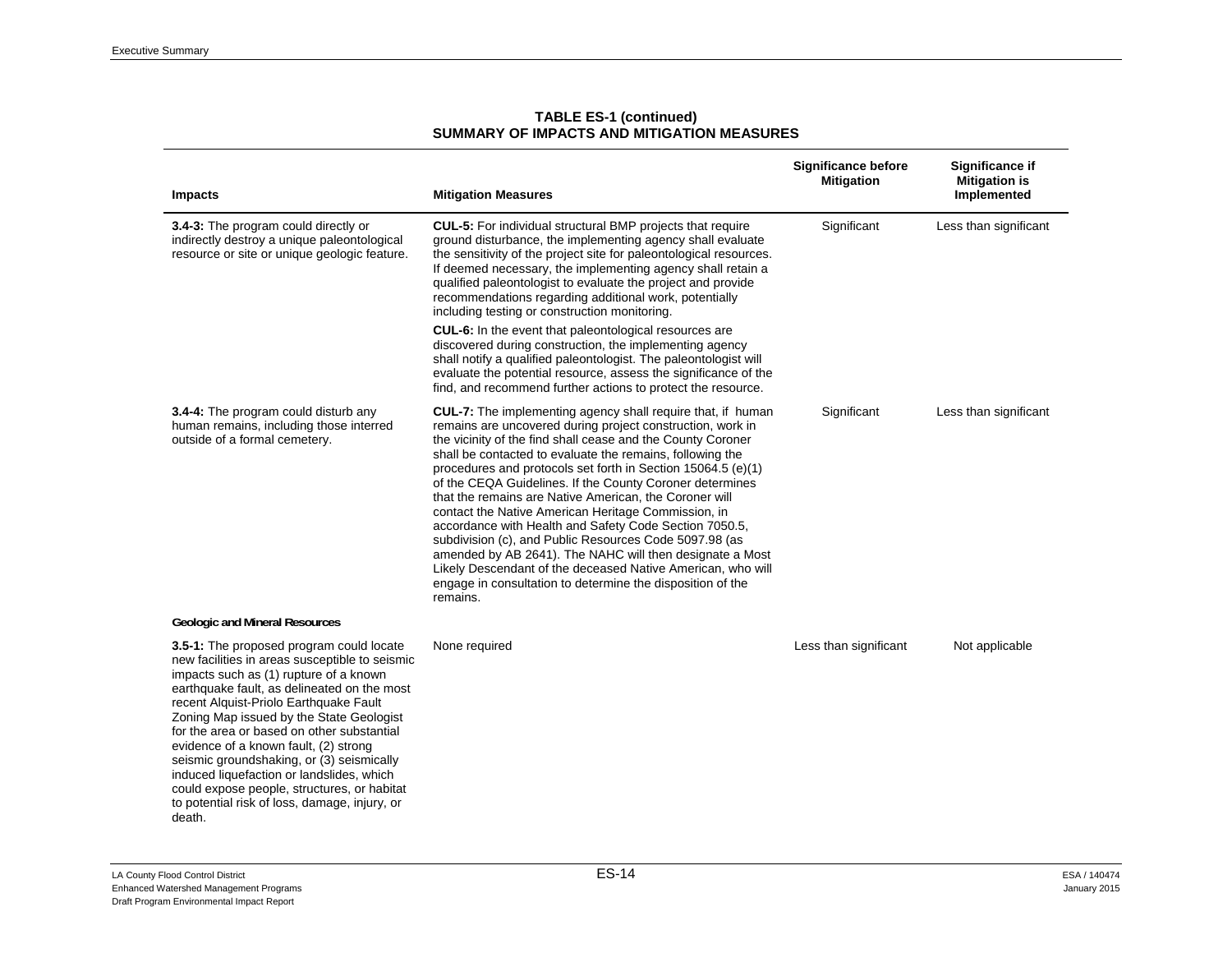| <b>Impacts</b>                                                                                                                                                                                                                                                                                                                                                          | <b>Mitigation Measures</b>                                                                                                                                                                                                                                                                                                                                                                                                                                                                                                                                                                      | <b>Significance before</b><br><b>Mitigation</b> | Significance if<br><b>Mitigation is</b><br>Implemented |
|-------------------------------------------------------------------------------------------------------------------------------------------------------------------------------------------------------------------------------------------------------------------------------------------------------------------------------------------------------------------------|-------------------------------------------------------------------------------------------------------------------------------------------------------------------------------------------------------------------------------------------------------------------------------------------------------------------------------------------------------------------------------------------------------------------------------------------------------------------------------------------------------------------------------------------------------------------------------------------------|-------------------------------------------------|--------------------------------------------------------|
| 3.5-2: The proposed program could result in<br>substantial soil erosion or the loss of topsoil.                                                                                                                                                                                                                                                                         | None required                                                                                                                                                                                                                                                                                                                                                                                                                                                                                                                                                                                   | Less than significant                           | Not applicable                                         |
| 3.5-3: The proposed program could be<br>located on a geologic unit or soil that is<br>unstable, or that would become unstable as a<br>result of the program, and potentially result in<br>on-site or off-site non-seismically induced<br>geologic hazards such as landslides, lateral<br>spreading, subsidence, collapse or sinkholes,<br>settlement, or slope failure. | <b>GEO-1:</b> Prior to approval of infiltration BMPs, implementing<br>agencies shall conduct a geotechnical investigation of each<br>infiltration BMP site to evaluate infiltration suitability. If<br>infiltration rates are sufficient to accommodate an infiltration<br>BMP, the geotechnical investigation shall recommend design<br>measures necessary to prevent excessive lateral spreading<br>that could destabilize neighboring structures. Implementing<br>agencies shall implement these measures in project designs.                                                                | Significant                                     | Less than significant                                  |
| 3.5-4: The proposed program could be<br>located on expansive soil as defined in 24<br>CCR 1803.5.3 of the California Building<br>Code (2013), creating substantial risks to<br>life or structures.                                                                                                                                                                      | None required                                                                                                                                                                                                                                                                                                                                                                                                                                                                                                                                                                                   | Less than significant                           | Not applicable                                         |
| 3.5-5: The proposed program could have<br>soils incapable of adequately supporting the<br>use of a septic tank or alternative<br>wastewater treatment systems where<br>sewers are not available for the disposal of<br>wastewater.                                                                                                                                      | None required                                                                                                                                                                                                                                                                                                                                                                                                                                                                                                                                                                                   | Less than significant                           | Not applicable                                         |
| 3.5-6: The proposed program could result in<br>the loss of availability of a known mineral<br>resource that would be of value to the<br>region and the residents of the state or a<br>locally important mineral resource recovery<br>site delineated on a local General Plan,<br>Specific Plan, or other land use plan.                                                 | None required                                                                                                                                                                                                                                                                                                                                                                                                                                                                                                                                                                                   | Less than significant                           | Not applicable                                         |
| <b>Cumulative Impacts</b>                                                                                                                                                                                                                                                                                                                                               | GEO-2: Prior to installing BMPs designed to recharge local<br>groundwater supplies, the Implementing Agency shall notify<br>local groundwater managers including the Upper Los Angeles<br>River Area Water Master, the Water Replenishment District of<br>Southern California, or the San Gabriel Water Master as well<br>as local water producers such as local municipalities and<br>water companies. The Implementing Agency shall coordinate<br>BMP siting efforts with groundwater managers and producers<br>to mitigate high groundwater levels while increasing local<br>water supplies. | Significant                                     | Less than significant                                  |

#### **Greenhouse Gas Emissions**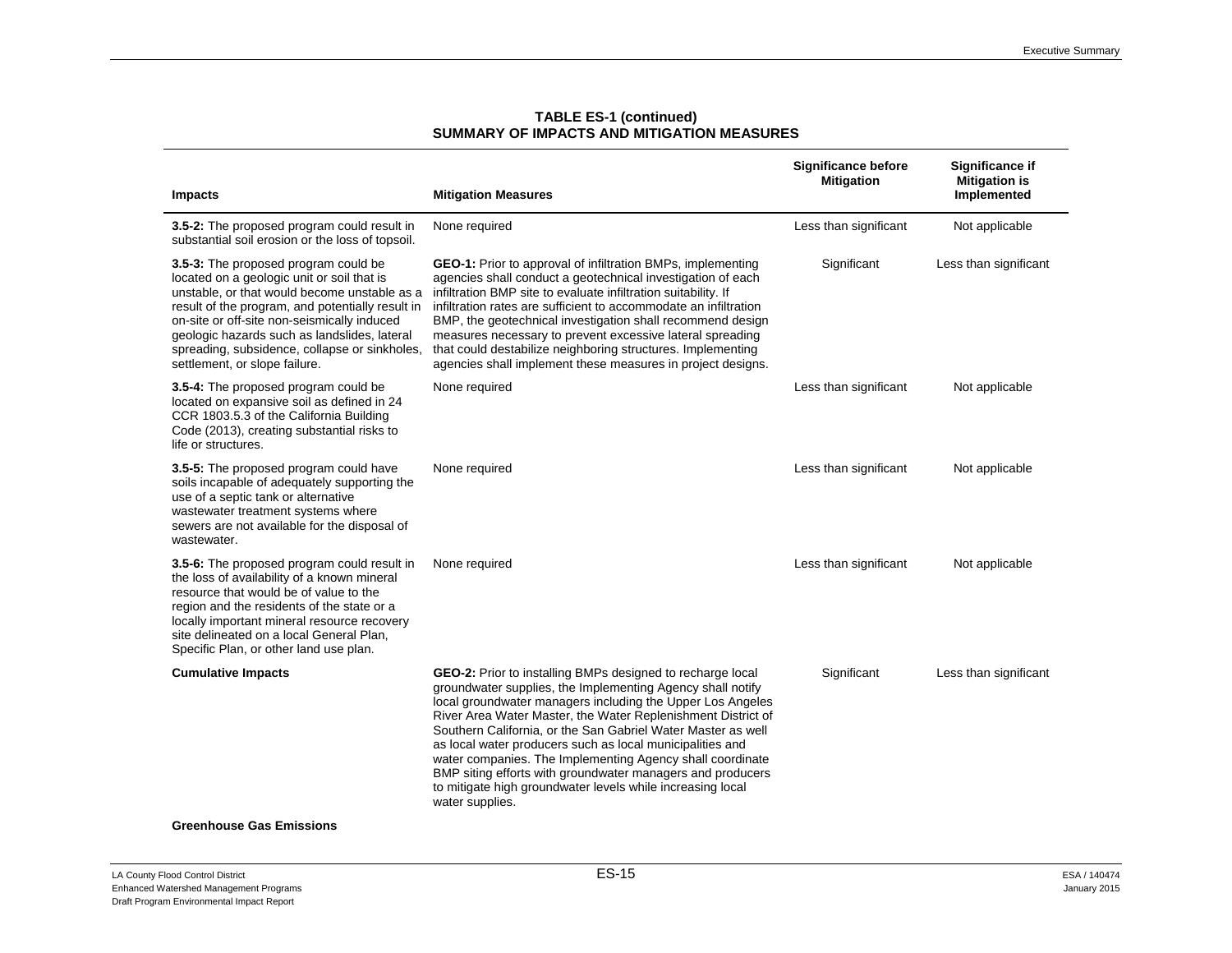|                                                                                                                                                                                                                                                                |                                                                                                                                                                                                                                                                                                                                                                                                                                                                                                                                                                                                                                                                                                                                                                                                                                                                                                                                                                                                                                                                                                                                                                                                                                                                                                                                                                           | <b>Significance before</b><br><b>Mitigation</b> | <b>Significance if</b><br><b>Mitigation is</b> |
|----------------------------------------------------------------------------------------------------------------------------------------------------------------------------------------------------------------------------------------------------------------|---------------------------------------------------------------------------------------------------------------------------------------------------------------------------------------------------------------------------------------------------------------------------------------------------------------------------------------------------------------------------------------------------------------------------------------------------------------------------------------------------------------------------------------------------------------------------------------------------------------------------------------------------------------------------------------------------------------------------------------------------------------------------------------------------------------------------------------------------------------------------------------------------------------------------------------------------------------------------------------------------------------------------------------------------------------------------------------------------------------------------------------------------------------------------------------------------------------------------------------------------------------------------------------------------------------------------------------------------------------------------|-------------------------------------------------|------------------------------------------------|
| <b>Impacts</b>                                                                                                                                                                                                                                                 | <b>Mitigation Measures</b>                                                                                                                                                                                                                                                                                                                                                                                                                                                                                                                                                                                                                                                                                                                                                                                                                                                                                                                                                                                                                                                                                                                                                                                                                                                                                                                                                |                                                 | Implemented                                    |
| 3.6-1: The proposed program could<br>generate GHG emissions, either directly or<br>indirectly, that may have a significant impact<br>on the environment.                                                                                                       | None required                                                                                                                                                                                                                                                                                                                                                                                                                                                                                                                                                                                                                                                                                                                                                                                                                                                                                                                                                                                                                                                                                                                                                                                                                                                                                                                                                             | Less than significant                           | Not applicable                                 |
| 3.6-2: The proposed program could conflict<br>with any applicable plan, policy or regulation<br>of an agency adopted for the purpose of<br>reducing the emissions of GHGs.                                                                                     | None required                                                                                                                                                                                                                                                                                                                                                                                                                                                                                                                                                                                                                                                                                                                                                                                                                                                                                                                                                                                                                                                                                                                                                                                                                                                                                                                                                             | Less than significant                           | Not applicable                                 |
| <b>Hazards and Hazardous Materials</b>                                                                                                                                                                                                                         |                                                                                                                                                                                                                                                                                                                                                                                                                                                                                                                                                                                                                                                                                                                                                                                                                                                                                                                                                                                                                                                                                                                                                                                                                                                                                                                                                                           |                                                 |                                                |
| 3.7-1: The proposed program would create<br>a significant hazard to the public or the<br>environment through the routine transport,<br>use, or disposal of hazardous materials or<br>the accidental release during construction<br>and maintenance activities. | None required                                                                                                                                                                                                                                                                                                                                                                                                                                                                                                                                                                                                                                                                                                                                                                                                                                                                                                                                                                                                                                                                                                                                                                                                                                                                                                                                                             | Less than significant                           | Not applicable                                 |
| <b>3.7-2:</b> The proposed program could create a<br>significant hazard to the public or the<br>environment through the accumulation of<br>potentially hazardous materials into BMPs.                                                                          | HAZ-1: Implementing agencies shall prepare and implement<br>maintenance practices that include periodic removal and<br>replacement of surface soils and media that may accumulate<br>constituents that could result in further migration of<br>constituents to sub-soils and groundwater. A BMP<br>Maintenance Plan shall be prepared by Implementing<br>Agencies upon approval of the individual BMP projects that<br>identifies the frequency and procedures for removal and/or<br>replacement of accumulated debris, surface soils and/or<br>media (to depth where constituent concentrations do not<br>represent a hazardous conditions and/or have the potential to<br>migrate further and impact groundwater) to avoid<br>accumulation of hazardous concentrations and the potential<br>to migrate further to sub-soils and groundwater. The BMP<br>Maintenance Plan may consist of a general maintenance<br>guideline that applies to several types of smaller distributed<br>BMPs. For smaller distributed BMPs on private property,<br>these plans may consist of a maintenance covenant that<br>includes requirements to avoid the accumulation of hazardous<br>concentrations in these BMPs that may impact underlying<br>sub-soils and groundwater. Structural BMPs shall be<br>designed to prevent migration of constituents that may impact<br>groundwater. | Significant                                     | Less than significant                          |
| 3.7-3: The proposed program could emit<br>hazardous emissions or handle hazardous                                                                                                                                                                              | Implementation of HAZ-1                                                                                                                                                                                                                                                                                                                                                                                                                                                                                                                                                                                                                                                                                                                                                                                                                                                                                                                                                                                                                                                                                                                                                                                                                                                                                                                                                   | Less than significant                           | Not applicable                                 |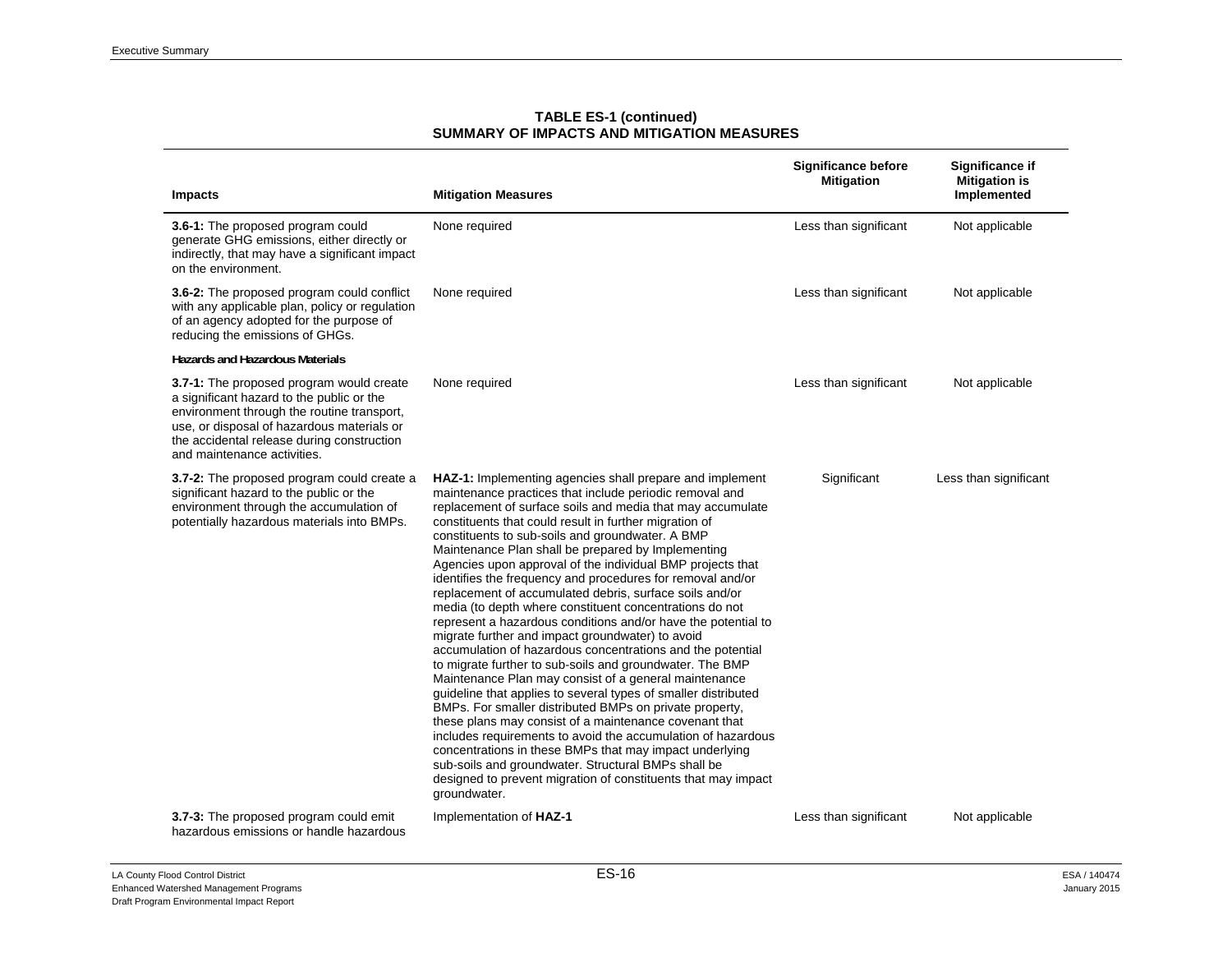|                                                                                                                                                                                                                                                                                                                                                    |                                                                                                                                                                                                                                                                                                                                                                                                                                                                                                   | <b>Significance before</b><br><b>Mitigation</b> | Significance if<br><b>Mitigation is</b> |
|----------------------------------------------------------------------------------------------------------------------------------------------------------------------------------------------------------------------------------------------------------------------------------------------------------------------------------------------------|---------------------------------------------------------------------------------------------------------------------------------------------------------------------------------------------------------------------------------------------------------------------------------------------------------------------------------------------------------------------------------------------------------------------------------------------------------------------------------------------------|-------------------------------------------------|-----------------------------------------|
| <b>Impacts</b>                                                                                                                                                                                                                                                                                                                                     | <b>Mitigation Measures</b>                                                                                                                                                                                                                                                                                                                                                                                                                                                                        |                                                 | Implemented                             |
| or acutely hazardous materials, substances,<br>or waste within one-quarter mile of an<br>existing school.                                                                                                                                                                                                                                          |                                                                                                                                                                                                                                                                                                                                                                                                                                                                                                   |                                                 |                                         |
| 3.7-4: The proposed program could be<br>located on a site which is included on a list<br>of hazardous materials sites compiled<br>pursuant to Government Code Section<br>65962.5 and, as a result, could create a                                                                                                                                  | <b>HAZ-2:</b> Prior to the initiation of any construction requiring<br>ground-disturbing activities in areas where hazardous<br>material use or management may have occurred, the<br>implementing agencies shall complete a Phase I<br>Environmental Site Assessment (ESA) in accordance with                                                                                                                                                                                                     | Significant                                     | Less than significant                   |
| significant hazard to the public or the<br>environment.                                                                                                                                                                                                                                                                                            | American Society for Testing and Materials (ASTM) Standard<br>E1527-13 for each construction site. Any recommended<br>follow up sampling (Phase II activities) set forth in the Phase I<br>ESA shall be implemented prior to construction. The results of<br>Phase II studies, if necessary, shall be submitted to the local<br>overseeing agency and any required remediation or further<br>delineation of identified contamination shall be completed<br>prior to commencement of construction. |                                                 |                                         |
| 3.7-5: For a project located within an airport<br>land use plan or, where such a plan has not<br>been adopted, within two miles of a public<br>airport or public use airport, for a project<br>within the vicinity of a private airstrip, the<br>project could result in a safety hazard for<br>people residing or working in the project<br>area. | HAZ-3: Implementing Agencies shall require that those BMPs<br>that are within an airport land use plan area are compatible<br>with criteria specified in FAA Advisory Circular No: 150/5200-<br>33B (FAA, 2007). If the proposed BMP is within the minimum<br>separation criteria, the Implementing Agency shall consult<br>with the airport and collaboratively evaluate whether the<br>potential increase in wildlife hazards can be mitigated.                                                 | Significant                                     | Less than significant                   |
| 3.7-6: The proposed program could impair<br>implementation of or physically interfere<br>with an adopted emergency response plan<br>or emergency evacuation plan.                                                                                                                                                                                  | None required                                                                                                                                                                                                                                                                                                                                                                                                                                                                                     | Less than significant                           | Not applicable                          |
| 3.7-7: The proposed program could expose<br>people or structures to a significant risk of<br>loss, injury, or death involving wildland fires,<br>including where wildlands are adjacent to<br>urbanized areas or where residences are<br>intermixed with wildlands.                                                                                | None required                                                                                                                                                                                                                                                                                                                                                                                                                                                                                     | Less than significant                           | Not applicable                          |
| <b>Hydrology and Water Quality</b>                                                                                                                                                                                                                                                                                                                 |                                                                                                                                                                                                                                                                                                                                                                                                                                                                                                   |                                                 |                                         |
| 3.8-1: The proposed project would result in<br>higher groundwater levels and could                                                                                                                                                                                                                                                                 | <b>HYDRO-1:</b> Prior to approving an infiltration BMP, the<br>Permittee shall conduct an evaluation of the suitability of the<br>BMP location. Appropriate infiltration BMP sites should avoid                                                                                                                                                                                                                                                                                                   | Significant                                     | Less than significant                   |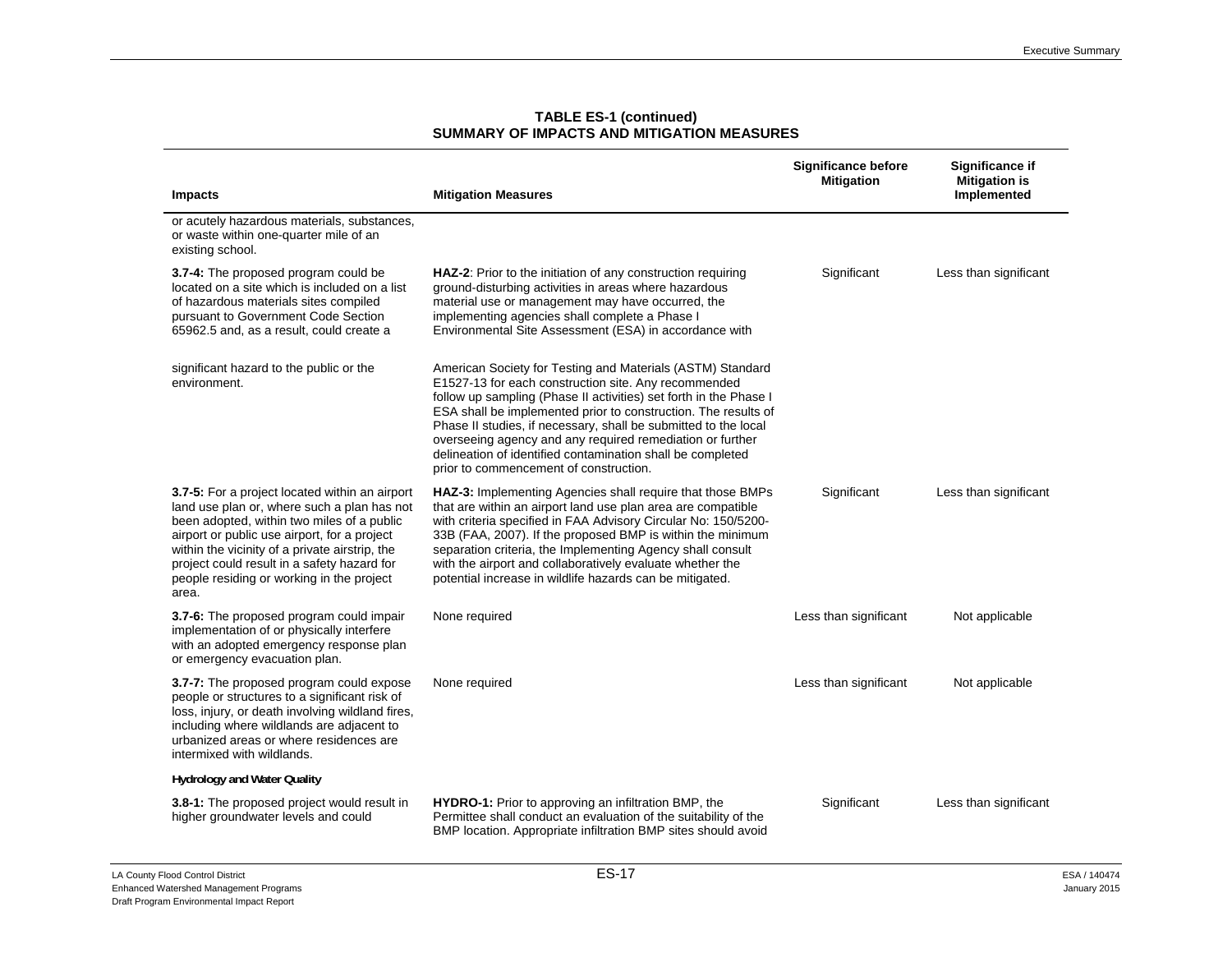|                                                                                                                                                                                                                                                                                                                     |                                                                                                                                                                                                                                                                                                                                                                                                                                                                                                                  | Significance before<br><b>Mitigation</b> | Significance if<br><b>Mitigation is</b> |
|---------------------------------------------------------------------------------------------------------------------------------------------------------------------------------------------------------------------------------------------------------------------------------------------------------------------|------------------------------------------------------------------------------------------------------------------------------------------------------------------------------------------------------------------------------------------------------------------------------------------------------------------------------------------------------------------------------------------------------------------------------------------------------------------------------------------------------------------|------------------------------------------|-----------------------------------------|
| <b>Impacts</b>                                                                                                                                                                                                                                                                                                      | <b>Mitigation Measures</b>                                                                                                                                                                                                                                                                                                                                                                                                                                                                                       |                                          | Implemented                             |
| potentially affect groundwater quality.                                                                                                                                                                                                                                                                             | areas with low permeability where recharge could adversely<br>affect neighboring subsurface infrastructure.                                                                                                                                                                                                                                                                                                                                                                                                      |                                          |                                         |
|                                                                                                                                                                                                                                                                                                                     | <b>HYDRO-2:</b> Prior to approving an infiltration BMP, the<br>Permitee shall identify pre-treatment technologies, type, and<br>depth of filtration media; depth to groundwater; and other<br>design considerations necessary to prevent contaminants<br>from impacting groundwater quality. The design shall consider<br>stormwater quality data within the BMP's collection area to<br>assess the need and type of treatment and filtration controls.<br>Local design manuals and ordinances requiring minimum |                                          |                                         |
|                                                                                                                                                                                                                                                                                                                     | separation distance to groundwater shall also be met as part<br>of the design.                                                                                                                                                                                                                                                                                                                                                                                                                                   |                                          |                                         |
|                                                                                                                                                                                                                                                                                                                     | <b>HYDRO-3:</b> Prior to the installation of an infiltration BMP, the<br>Permitee shall conduct a database review for contaminated<br>groundwater sites within a quarter mile of the proposed<br>infiltration facility. The Permittee shall identify whether any<br>contaminated groundwater plumes are present and whether<br>coordination with the local and state environmental protection<br>overseeing agency and responsible party is warranted prior to<br>final design of infiltration facility.         |                                          |                                         |
| 3.8-2: The proposed project could<br>substantially alter the existing drainage<br>pattern of a site or area through the<br>alteration of the course of a stream or river,<br>or by other means, in a manner that would<br>result in substantial erosion or siltation on-<br>or off-site.                            | None required                                                                                                                                                                                                                                                                                                                                                                                                                                                                                                    | Less than significant                    | Not applicable                          |
| 3.8-3: The project could substantially alter<br>the existing drainage pattern of a site or<br>area through the alteration of the course of<br>a stream or river or, by other means,<br>substantially increase the rate or amount of<br>surface runoff in a manner that would result<br>in flooding on- or off-site. | None required                                                                                                                                                                                                                                                                                                                                                                                                                                                                                                    | Less than significant                    | Not applicable                          |
| 3.8-4: The proposed project could create or<br>contribute runoff water which would exceed<br>the capacity of existing or planned<br>stormwater drainage systems or provide<br>substantial additional sources of polluted<br>runoff.                                                                                 | None required                                                                                                                                                                                                                                                                                                                                                                                                                                                                                                    | Less than significant                    | Not applicable                          |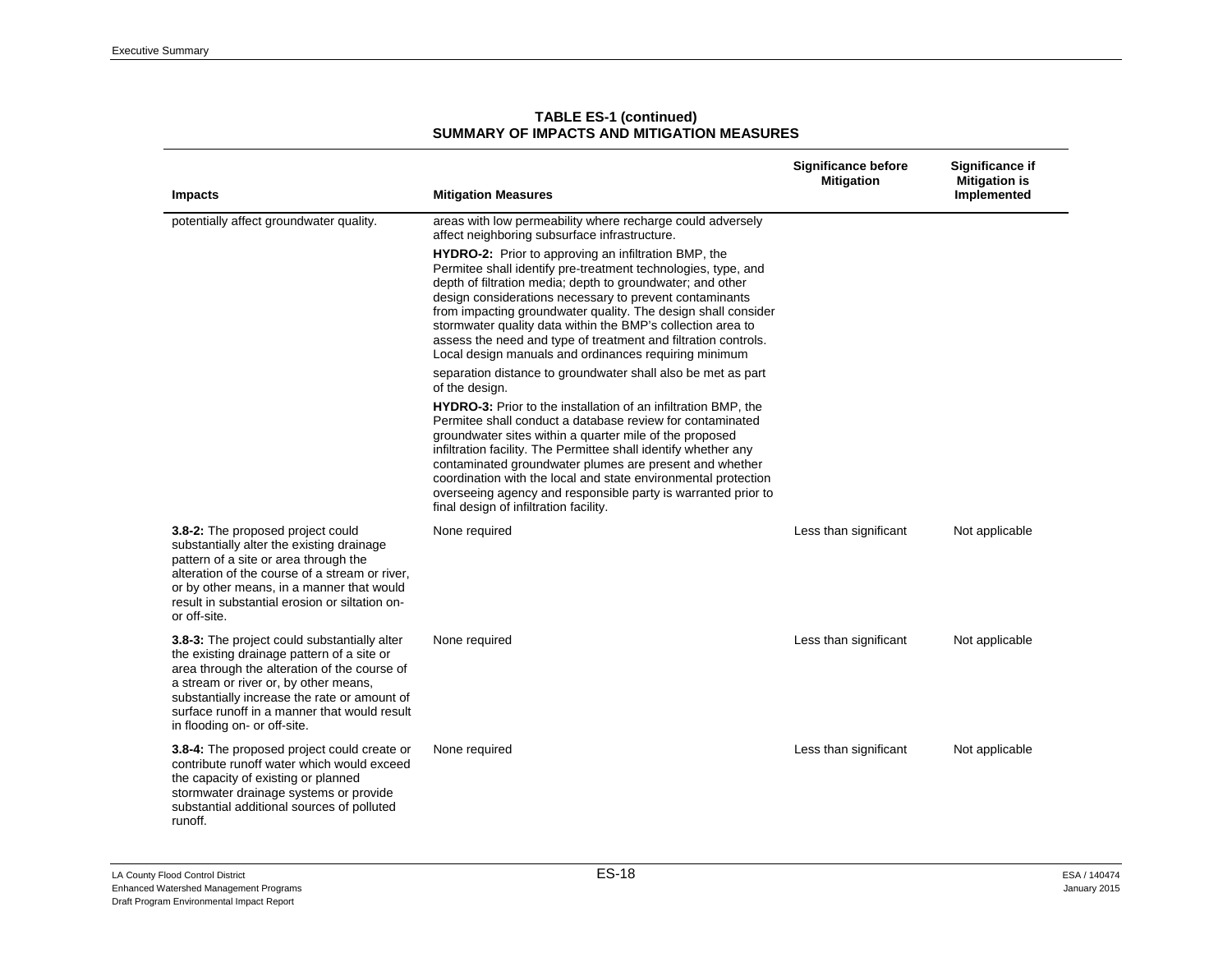|                                                                                                                                                                                                                                                                                                                                                                 |                            | <b>Significance before</b><br><b>Mitigation</b> | <b>Significance if</b><br><b>Mitigation is</b> |
|-----------------------------------------------------------------------------------------------------------------------------------------------------------------------------------------------------------------------------------------------------------------------------------------------------------------------------------------------------------------|----------------------------|-------------------------------------------------|------------------------------------------------|
| <b>Impacts</b>                                                                                                                                                                                                                                                                                                                                                  | <b>Mitigation Measures</b> |                                                 | Implemented                                    |
| 3.8-5: The project could place housing<br>within a 100-year flood hazard area as<br>mapped on a federal Flood Hazard<br>Boundary or Flood Insurance Rate Map or<br>other authoritative flood hazard delineation<br>map.                                                                                                                                         | None required              | No impact                                       | Not applicable                                 |
| 3.8-6: The project could place within a 100-<br>year flood hazard area structures that would<br>impede or redirect flood flows.                                                                                                                                                                                                                                 | None required              | Less than significant                           | Not applicable                                 |
| 3.8-7: The proposed project could expose<br>structures to a significant risk of loss,<br>including flooding as a result of the failure of<br>a levee or dam.                                                                                                                                                                                                    | None required              | Less than significant                           | Not applicable                                 |
| 3.8-8: The proposed project could place<br>structures in areas subject to inundation by<br>seiche, tsunami, or mudflow.                                                                                                                                                                                                                                         | None required              | Less than significant                           | Not applicable                                 |
| Land Use and Agriculture                                                                                                                                                                                                                                                                                                                                        |                            |                                                 |                                                |
| 3.9-1: The proposed program could<br>physically divide an established community.                                                                                                                                                                                                                                                                                | None required.             | No Impact                                       | Not applicable                                 |
| 3.9-2: The proposed program could conflict<br>with any applicable land use plan, policy, or<br>regulation of an agency with jurisdiction<br>over the program (including, but not limited<br>to the general plan, specific plan, local<br>coastal program, or zoning ordinance)<br>adopted for the purpose of avoiding or<br>mitigating an environmental effect. | None required              | No Impact                                       | Not applicable                                 |
| 3.9-3: The proposed program could conflict<br>with any applicable habitat conservation<br>plan or natural community conservation<br>plan.                                                                                                                                                                                                                       | None required              | No Impact                                       | Not applicable                                 |
| 3.9-4: The proposed program could convert<br>Prime Farmland, Unique Farmland, or<br>Farmland of Statewide Importance<br>(Farmland), as shown on the maps<br>prepared pursuant to the Farmland Mapping                                                                                                                                                           | None required              | No Impact                                       | Not applicable                                 |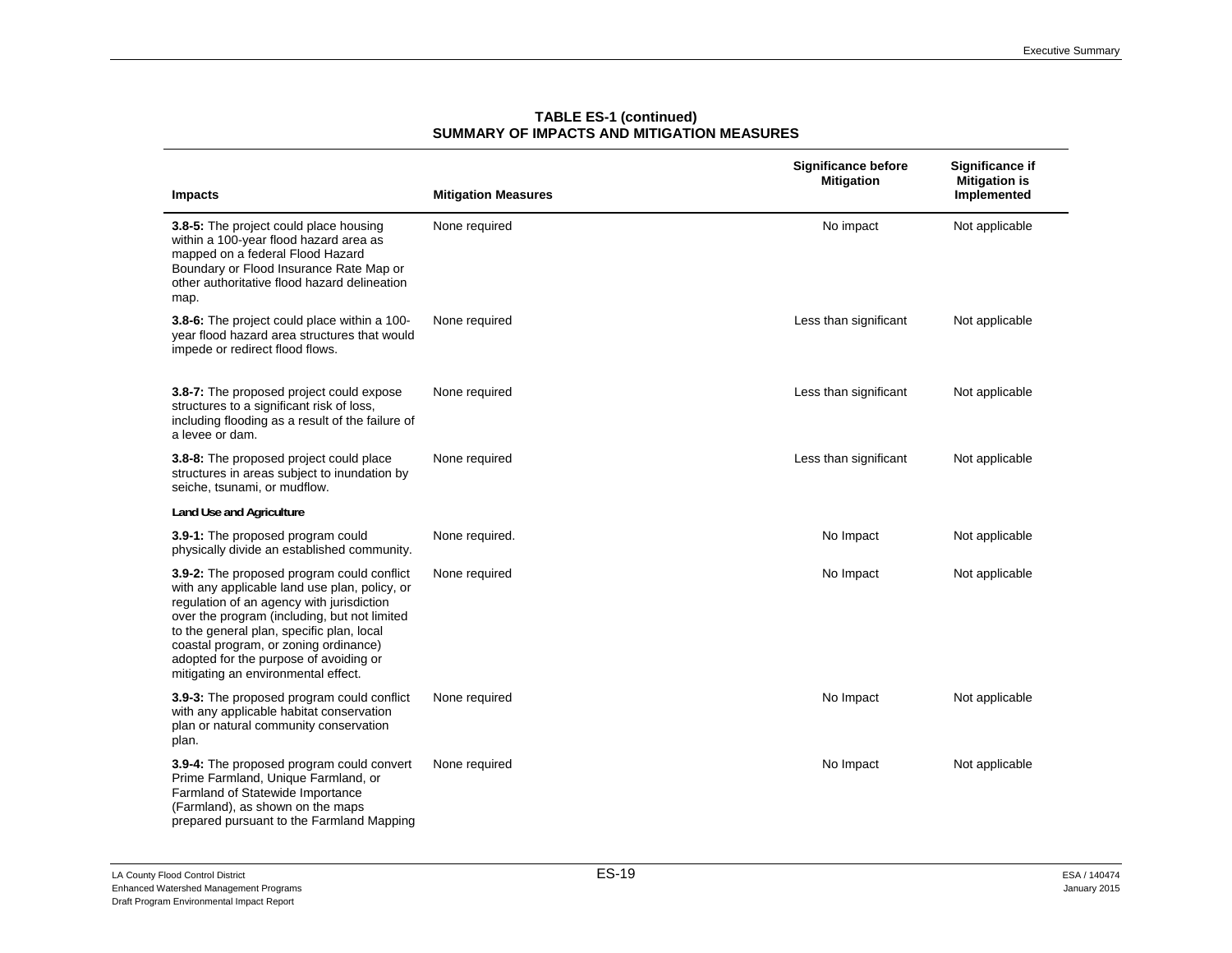| <b>Impacts</b>                                                                                                                                                                                                                                                                                                                                                                                                                                                       | <b>Mitigation Measures</b>                                                                                                                                                                                                                                                                                                                                                                                                                                                                                                                                                                                                                                                                                                                                                                                                                                                                                                                    | <b>Significance before</b><br><b>Mitigation</b> | Significance if<br><b>Mitigation is</b><br>Implemented                                         |
|----------------------------------------------------------------------------------------------------------------------------------------------------------------------------------------------------------------------------------------------------------------------------------------------------------------------------------------------------------------------------------------------------------------------------------------------------------------------|-----------------------------------------------------------------------------------------------------------------------------------------------------------------------------------------------------------------------------------------------------------------------------------------------------------------------------------------------------------------------------------------------------------------------------------------------------------------------------------------------------------------------------------------------------------------------------------------------------------------------------------------------------------------------------------------------------------------------------------------------------------------------------------------------------------------------------------------------------------------------------------------------------------------------------------------------|-------------------------------------------------|------------------------------------------------------------------------------------------------|
| and Monitoring Program of the California<br>Resources Agency, to non-agricultural use.<br>The proposed program could involve other<br>changes in the existing environment which,<br>due to their location or nature, could result<br>in conversion of agricultural land to non-<br>agricultural use or conversion of forest land<br>to non-forest use.                                                                                                               |                                                                                                                                                                                                                                                                                                                                                                                                                                                                                                                                                                                                                                                                                                                                                                                                                                                                                                                                               |                                                 |                                                                                                |
| 3.9-5: The proposed program could conflict<br>with existing zoning for agricultural use, or a<br>Williamson Act contract.                                                                                                                                                                                                                                                                                                                                            | None required                                                                                                                                                                                                                                                                                                                                                                                                                                                                                                                                                                                                                                                                                                                                                                                                                                                                                                                                 | No Impact                                       | Not applicable                                                                                 |
| 3.9-6: The proposed program could conflict<br>with existing zoning for, or cause rezoning<br>of, forest land (as defined in Public<br>Resources Code section 12220(g)),<br>timberland (as defined by Public Resources<br>Code section 4526), or timberland zoned<br>Timberland Production (as defined by<br>Government Code section 51104(g)). The<br>proposed program could result in the loss of<br>forest land or conversion of forest land to<br>non-forest use. | None required                                                                                                                                                                                                                                                                                                                                                                                                                                                                                                                                                                                                                                                                                                                                                                                                                                                                                                                                 | No Impact                                       | Not applicable                                                                                 |
| Noise                                                                                                                                                                                                                                                                                                                                                                                                                                                                |                                                                                                                                                                                                                                                                                                                                                                                                                                                                                                                                                                                                                                                                                                                                                                                                                                                                                                                                               |                                                 |                                                                                                |
| 3.10-1: The proposed program could result<br>in exposure of persons to, or generation of,<br>noise levels in excess of standards<br>established in the local general plan or<br>noise ordinance, or applicable standards of<br>other agencies.                                                                                                                                                                                                                       | <b>NOISE-1:</b> The implementing agencies shall implement the<br>following measures during construction as needed::<br>Include design measures necessary to reduce the<br>$\bullet$<br>construction noise levels where feasible. These measures<br>may include noise barriers, curtains, or shields.<br>Place noise-generating construction activities (e.g.,<br>$\bullet$<br>operation of compressors and generators, cement mixing,<br>general truck idling) as far as possible from the nearest<br>noise-sensitive land uses.<br>Locate stationary construction noise sources as far from<br>$\bullet$<br>adjacent noise-sensitive receptors as possible.<br>If construction is to occur near a school, the construction<br>$\bullet$<br>contractor shall coordinate the with school administration<br>in order to limit disturbance to the campus. Efforts to limit<br>construction activities to non-school days shall be<br>encouraged. | Significant                                     | Significant and<br>unavoidable for<br>construction; less than<br>significant for<br>operations |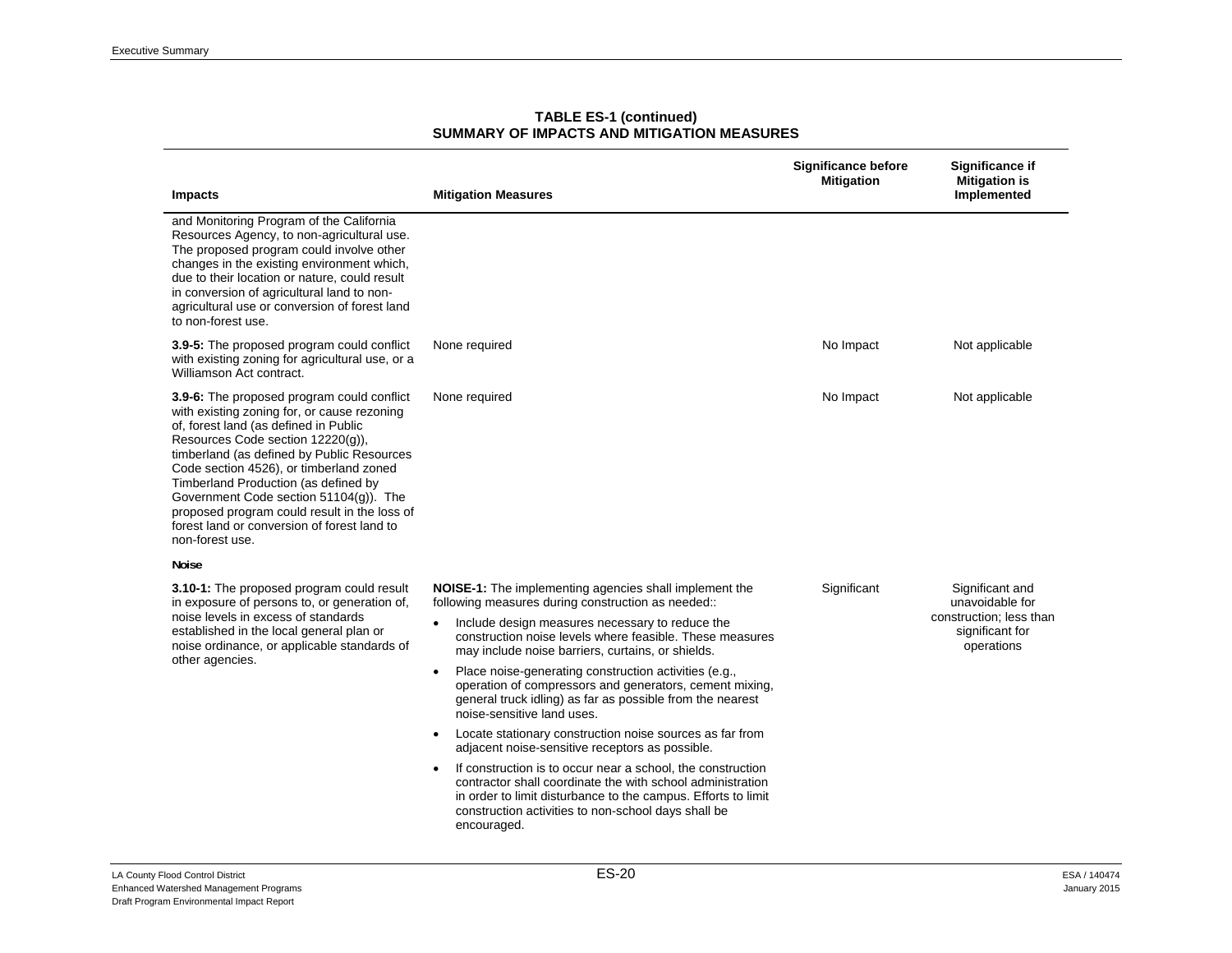| <b>Impacts</b>                                                                                                                                                                                                                                                                                                       | <b>Mitigation Measures</b>                                                                                                                                                                                                                                                                                                                                                                                                                                                                                                        | <b>Significance before</b><br><b>Mitigation</b> | Significance if<br><b>Mitigation is</b><br>Implemented |
|----------------------------------------------------------------------------------------------------------------------------------------------------------------------------------------------------------------------------------------------------------------------------------------------------------------------|-----------------------------------------------------------------------------------------------------------------------------------------------------------------------------------------------------------------------------------------------------------------------------------------------------------------------------------------------------------------------------------------------------------------------------------------------------------------------------------------------------------------------------------|-------------------------------------------------|--------------------------------------------------------|
|                                                                                                                                                                                                                                                                                                                      | For the centralized and regional BMP projects located<br>$\bullet$<br>adjacent to noise-sensitive land uses, identify a liaison for<br>these off-site sensitive receptors, such as residents and<br>property owners, to contact with concerns regarding<br>construction noise and vibration. The liaison's telephone<br>number(s) shall be prominently displayed at construction<br>locations.                                                                                                                                    |                                                 |                                                        |
|                                                                                                                                                                                                                                                                                                                      | For the centralized and regional BMP projects located<br>$\bullet$<br>adjacent to noise-sensitive land uses, notify in writing all<br>landowners and occupants of properties adjacent to the<br>construction area of the anticipated construction schedule<br>at least 2 weeks prior to groundbreaking.                                                                                                                                                                                                                           |                                                 |                                                        |
|                                                                                                                                                                                                                                                                                                                      | <b>NOISE-2:</b> All structural BMPs that employ mechanized<br>stationary equipment that generate noise levels shall comply<br>with the applicable noise standards established by the<br>implementing agency with jurisdiction over the structural BMP<br>site. The equipment shall be designed with noise-attenuating<br>features (e.g., enclosures) and/or located at areas (e.g.,<br>belowground) where nearby noise-sensitive land uses would<br>not be exposed to a perceptible noise increase in their noise<br>environment. |                                                 |                                                        |
| 3.10-2: The proposed program could result<br>in exposure of persons to, or generation of,<br>excessive groundborne vibration.                                                                                                                                                                                        | None required                                                                                                                                                                                                                                                                                                                                                                                                                                                                                                                     | Less than significant                           | Not applicable                                         |
| 3.10-3: The proposed program could result<br>in a substantial permanent increase in<br>ambient noise levels in the project vicinity<br>above levels existing without the project.                                                                                                                                    | Implementation of NOISE-1 and NOISE-2                                                                                                                                                                                                                                                                                                                                                                                                                                                                                             | Significant                                     | Less than significant                                  |
| 3.10-4: The proposed program could result<br>in a substantial temporary or periodic<br>increase in ambient noise levels in the<br>project vicinity above levels existing without<br>the project.                                                                                                                     | Implementation of NOISE-1                                                                                                                                                                                                                                                                                                                                                                                                                                                                                                         | Significant                                     | Significant and<br>unavoidable                         |
| 3.10-5: For a project located within an<br>airport land use plan area, or, where such a<br>plan has not been adopted, in an area<br>within 2 miles of a public airport or public<br>use airport, implementation of the proposed<br>program could expose people residing or<br>working in the area to excessive noise | None required                                                                                                                                                                                                                                                                                                                                                                                                                                                                                                                     | Less than significant                           | Not applicable                                         |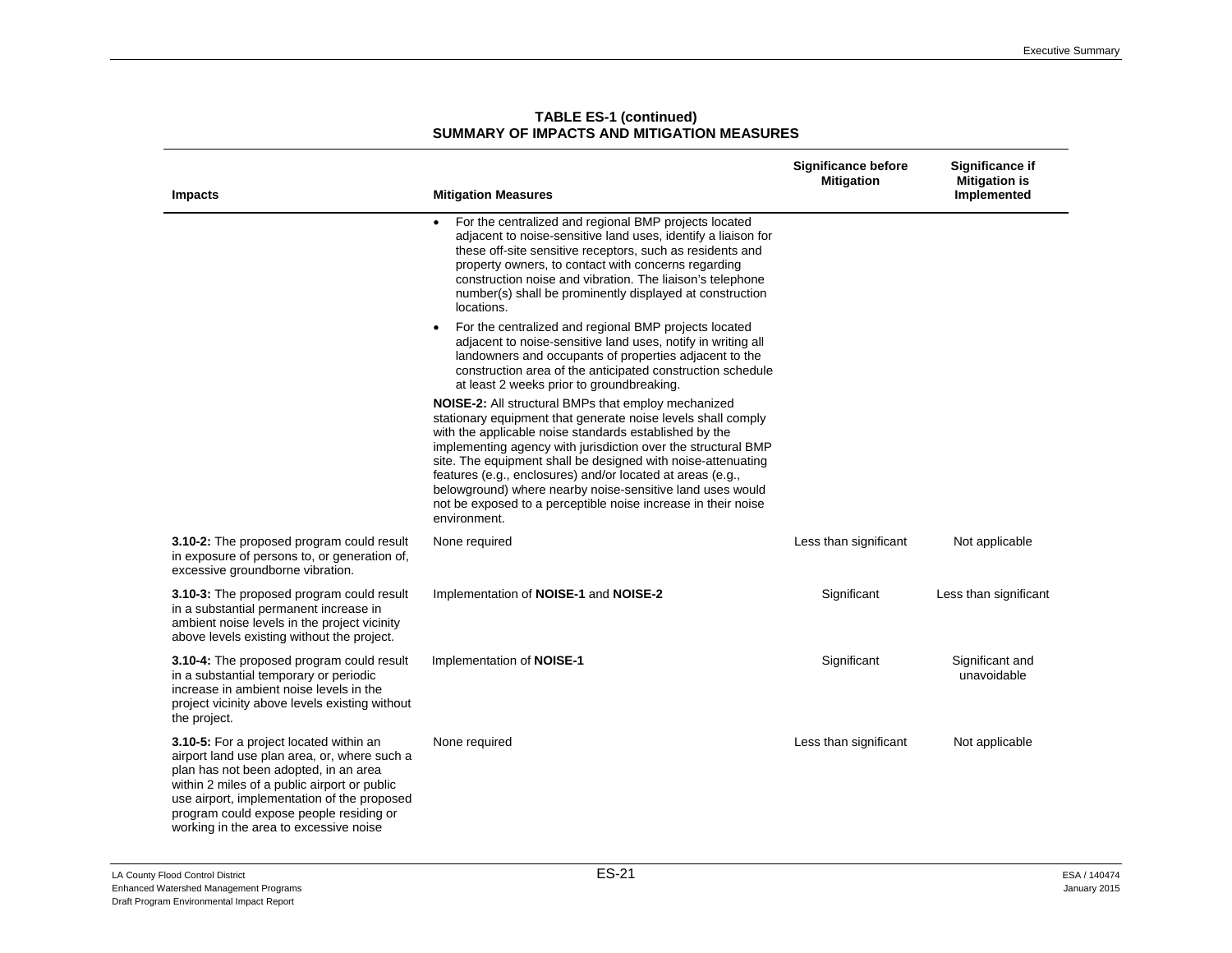| <b>Impacts</b>                                                                                                                                                                                                                                                                                                                                                                                                                            | <b>Mitigation Measures</b>                                                                                                                                                                                                                                                                                                                                                                                                                                                 | <b>Significance before</b><br><b>Mitigation</b> | <b>Significance if</b><br><b>Mitigation is</b><br>Implemented |
|-------------------------------------------------------------------------------------------------------------------------------------------------------------------------------------------------------------------------------------------------------------------------------------------------------------------------------------------------------------------------------------------------------------------------------------------|----------------------------------------------------------------------------------------------------------------------------------------------------------------------------------------------------------------------------------------------------------------------------------------------------------------------------------------------------------------------------------------------------------------------------------------------------------------------------|-------------------------------------------------|---------------------------------------------------------------|
| levels.                                                                                                                                                                                                                                                                                                                                                                                                                                   |                                                                                                                                                                                                                                                                                                                                                                                                                                                                            |                                                 |                                                               |
| 3.10-6: For a project located in the vicinity<br>of a private airstrip, the proposed program<br>could expose people residing or working in<br>the project area to excessive noise levels.                                                                                                                                                                                                                                                 | None required                                                                                                                                                                                                                                                                                                                                                                                                                                                              | Less than significant                           | Not applicable                                                |
| Population and Housing and Environmental<br>Justice                                                                                                                                                                                                                                                                                                                                                                                       |                                                                                                                                                                                                                                                                                                                                                                                                                                                                            |                                                 |                                                               |
| 3.11-1: Implementation of the proposed<br>program could induce substantial population<br>growth in an area, either directly (for<br>example, by proposing new homes and<br>businesses) or indirectly (for example,<br>through extension of roads or other<br>infrastructure).                                                                                                                                                             | None required                                                                                                                                                                                                                                                                                                                                                                                                                                                              | No Impact                                       | Not applicable                                                |
| 3.11-2: Implementation of the proposed<br>program could displace substantial numbers<br>of existing housing, necessitating the<br>construction of replacement housing<br>elsewhere.                                                                                                                                                                                                                                                       | None required                                                                                                                                                                                                                                                                                                                                                                                                                                                              | No Impact                                       | Not applicable                                                |
| 3.11-3: Implementation of the proposed<br>program could displace substantial numbers<br>of people, necessitating the construction of<br>replacement housing elsewhere.                                                                                                                                                                                                                                                                    | None required                                                                                                                                                                                                                                                                                                                                                                                                                                                              | No Impact                                       | Not applicable                                                |
| 3.11-4: Implementation of the proposed<br>program could affect the health or<br>environment of minority or low income<br>populations disproportionately.                                                                                                                                                                                                                                                                                  | None required                                                                                                                                                                                                                                                                                                                                                                                                                                                              | Less than significant                           | Not applicable                                                |
| <b>Public Services and Recreation</b>                                                                                                                                                                                                                                                                                                                                                                                                     |                                                                                                                                                                                                                                                                                                                                                                                                                                                                            |                                                 |                                                               |
| 3.12-1: The proposed program could result<br>in substantial adverse physical impacts<br>associated with the provision of, or the need<br>for, new or physically altered governmental<br>fire protection facilities, the construction of<br>which could cause significant environmental<br>impacts, in order to maintain acceptable<br>service ratios, response times, or other<br>performance objectives for fire protection<br>services. | <b>PS-1:</b> The Permittee implementing the EWMP project shall<br>provide reasonable advance notification to the service<br>providers such as fire, police, local businesses, home owners<br>and residents of adjacent to and within areas potentially<br>affected by the proposed EWMP project about the nature,<br>extent and duration of construction activities. Interim updates<br>should be provided to inform them of the status of the<br>construction activities. | Significant                                     | Less than significant                                         |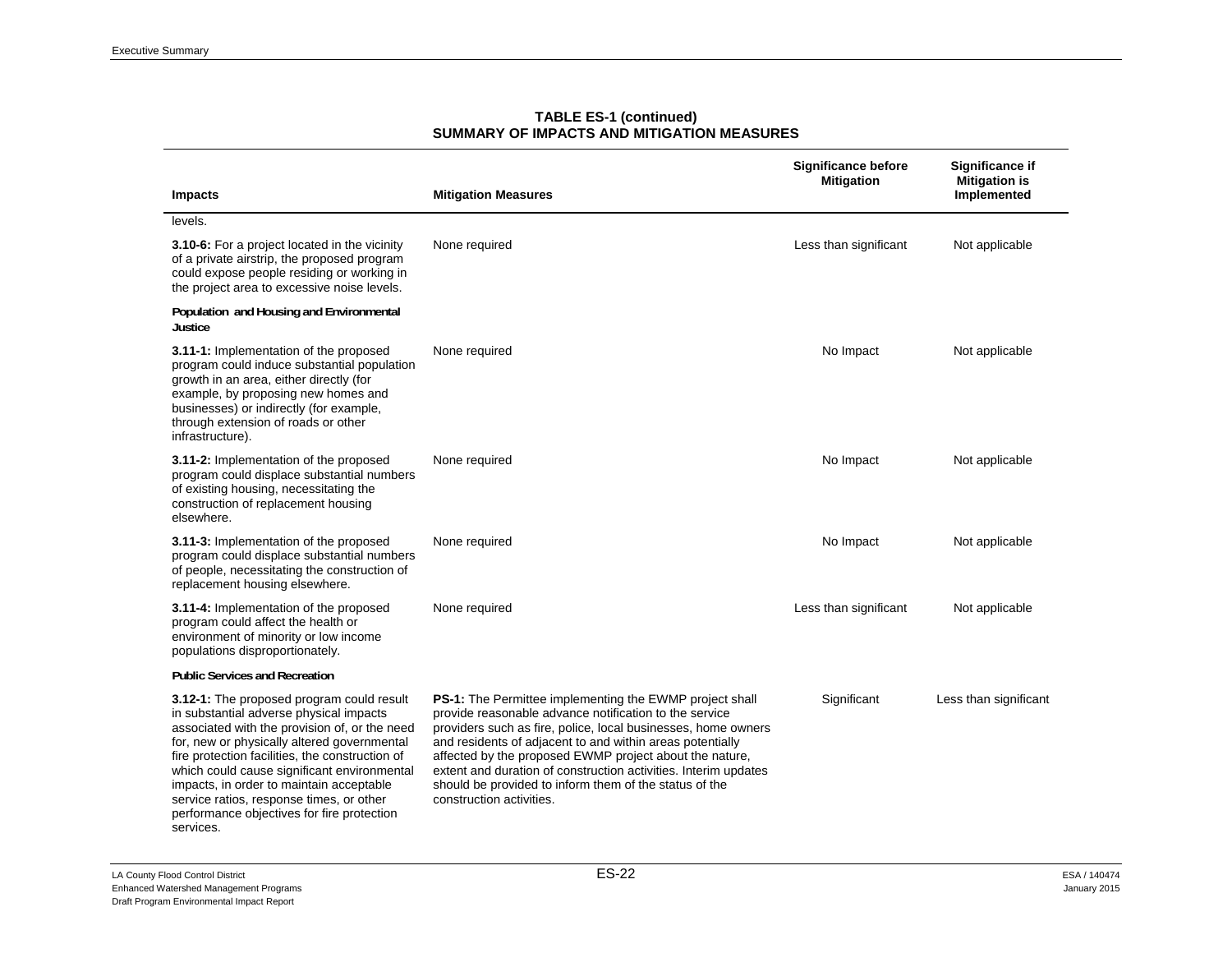|  | <b>Impacts</b>                                                                                                                                                                                                                                                                                                                                                                                                                                | <b>Mitigation Measures</b>                                                                                                                                                                                                                              | Significance before<br><b>Mitigation</b> | Significance if<br><b>Mitigation is</b><br>Implemented |
|--|-----------------------------------------------------------------------------------------------------------------------------------------------------------------------------------------------------------------------------------------------------------------------------------------------------------------------------------------------------------------------------------------------------------------------------------------------|---------------------------------------------------------------------------------------------------------------------------------------------------------------------------------------------------------------------------------------------------------|------------------------------------------|--------------------------------------------------------|
|  | 3.12-2: The proposed program could result<br>in substantial adverse physical impacts<br>associated with the provision of, or the need<br>for, new or physically altered governmental<br>police protection facilities, the construction<br>of which could cause significant<br>environmental impacts, in order to maintain<br>acceptable service ratios, response times,<br>or other performance objectives for police<br>protection services. | None required                                                                                                                                                                                                                                           | Less than significant                    | Not applicable                                         |
|  | 3.12-3: The proposed program could result<br>in substantial adverse physical impacts<br>associated with the provision of, or the need<br>for, new or physically altered schools, the<br>construction of which could cause<br>significant environmental impacts, in order<br>to maintain acceptable service ratios,<br>response times, or other performance<br>objectives for schools.                                                         | None required                                                                                                                                                                                                                                           | Less than significant                    | Not applicable                                         |
|  | 3.12-4: The proposed program could<br>increase the use of existing neighborhood<br>and regional parks or other recreational<br>facilities such that substantial physical<br>deterioration of the facility would occur or be<br>accelerated.                                                                                                                                                                                                   | None required                                                                                                                                                                                                                                           | Less than significant                    | Not applicable                                         |
|  | 3.12-5: The proposed program could<br>include recreational facilities or require the<br>construction or expansion of recreational<br>facilities which might have an adverse<br>physical effect on the environment.                                                                                                                                                                                                                            | None required                                                                                                                                                                                                                                           | Less than significant                    | Not applicable                                         |
|  | <b>Transportation and Circulation</b>                                                                                                                                                                                                                                                                                                                                                                                                         |                                                                                                                                                                                                                                                         |                                          |                                                        |
|  | 3.13-1: The proposed program could<br>intermittently and temporarily increase traffic<br>levels and traffic delays due to vehicle trips<br>generated by construction workers and<br>construction vehicles on area roadways.                                                                                                                                                                                                                   | <b>TRAF-1:</b> For projects that may affect traffic, implementing<br>agencies shall require that contractors prepare a construction<br>traffic control plan. Elements of the plan should include, but are<br>not necessarily limited to, the following: | Significant                              | Less than significant                                  |
|  |                                                                                                                                                                                                                                                                                                                                                                                                                                               | Develop circulation and detour plans to minimize impacts<br>$\bullet$<br>to local street circulation. Use haul routes minimizing<br>truck traffic on local roadways to the extent possible.                                                             |                                          |                                                        |
|  |                                                                                                                                                                                                                                                                                                                                                                                                                                               | To the extent feasible, and as needed to avoid adverse<br>$\bullet$                                                                                                                                                                                     |                                          |                                                        |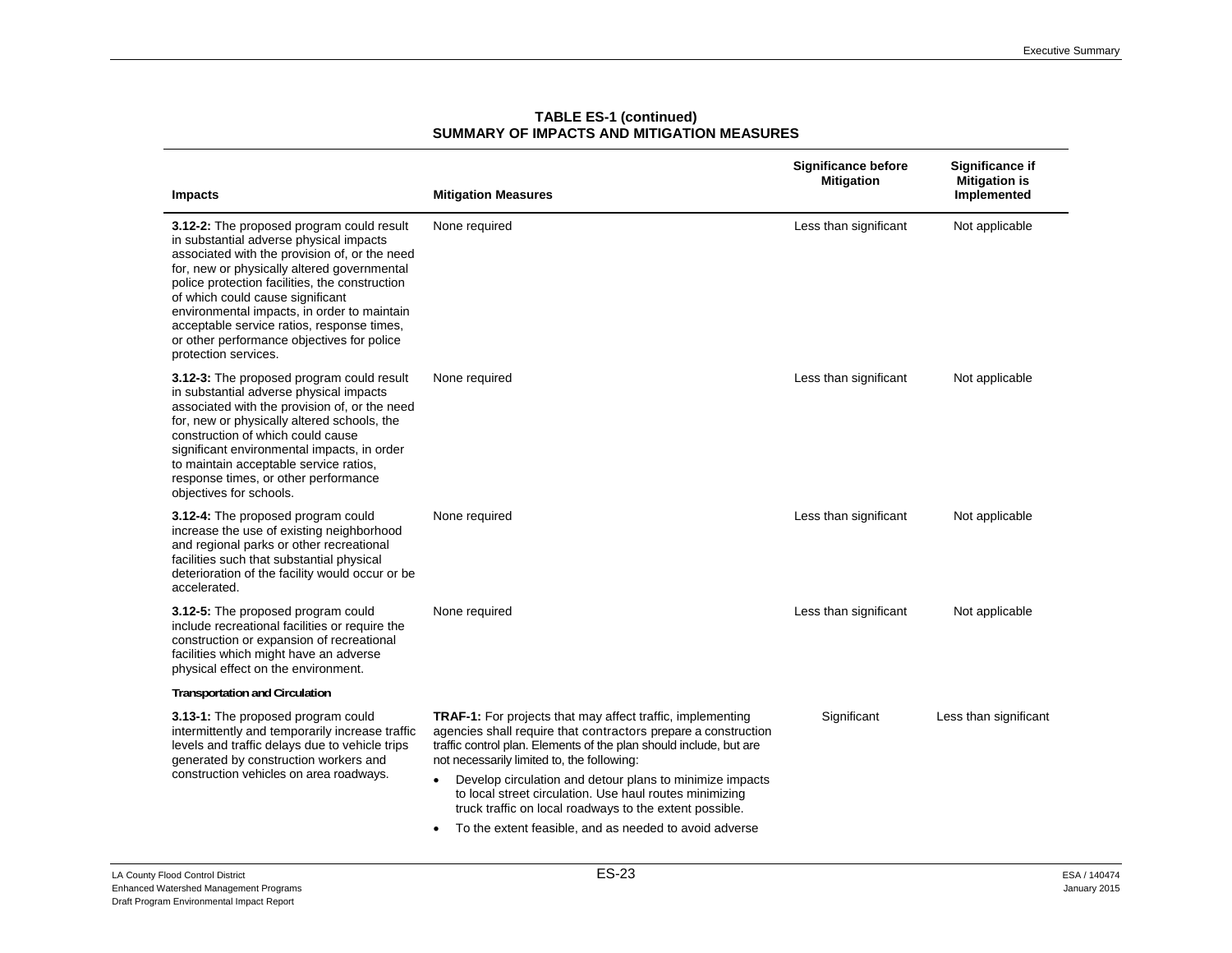|                                                                                                                                                                                                                                                                                                                                                                        |                                                                                                                                                                                                                                                                                                   | <b>Significance before</b><br><b>Mitigation</b> | <b>Significance if</b><br><b>Mitigation is</b> |
|------------------------------------------------------------------------------------------------------------------------------------------------------------------------------------------------------------------------------------------------------------------------------------------------------------------------------------------------------------------------|---------------------------------------------------------------------------------------------------------------------------------------------------------------------------------------------------------------------------------------------------------------------------------------------------|-------------------------------------------------|------------------------------------------------|
| <b>Impacts</b>                                                                                                                                                                                                                                                                                                                                                         | <b>Mitigation Measures</b>                                                                                                                                                                                                                                                                        |                                                 | Implemented                                    |
|                                                                                                                                                                                                                                                                                                                                                                        | impacts on traffic flow, schedule truck trips outside of<br>peak morning and evening commute hours.                                                                                                                                                                                               |                                                 |                                                |
|                                                                                                                                                                                                                                                                                                                                                                        | Install traffic control devices as specified in Caltrans'<br>$\bullet$<br>Manual of Traffic Controls for Construction and<br>Maintenance Work Zones where needed to maintain safe<br>driving conditions. Use flaggers and/or signage to safely<br>direct traffic through construction work zones. |                                                 |                                                |
|                                                                                                                                                                                                                                                                                                                                                                        | Coordinate with facility owners or administrators of<br>$\bullet$<br>sensitive land uses such as police and fire stations,<br>hospitals, and schools. Provide advance notification to<br>the facility owner or operator of the timing, location, and<br>duration of construction activities.      |                                                 |                                                |
| 3.13-2: Construction of the proposed<br>program could potentially cause traffic<br>safety hazards for vehicles, bicyclists, and<br>pedestrians on public roadways, and could<br>increase traffic hazards due to possible road<br>wear.                                                                                                                                 | None required                                                                                                                                                                                                                                                                                     | Less than significant                           | Not applicable                                 |
| 3.13-3: The proposed program could result<br>in inadequate emergency access during<br>construction.                                                                                                                                                                                                                                                                    | None required.                                                                                                                                                                                                                                                                                    | Less than significant                           | Not applicable                                 |
| 3.13-4: Construction of the proposed<br>program could contribute to cumulative<br>impacts to traffic and transportation (traffic<br>congestion, traffic safety, and emergency<br>vehicle access).                                                                                                                                                                      | Implementation of TRAF-1                                                                                                                                                                                                                                                                          | Significant                                     | Less than significant                          |
| Utilities and Service Systems                                                                                                                                                                                                                                                                                                                                          |                                                                                                                                                                                                                                                                                                   |                                                 |                                                |
| 3.14-1: Implementation of the proposed<br>program could exceed wastewater<br>treatment requirements of the applicable<br>Regional Water Quality Control Board or<br>result in the construction of new treatment<br>facilities or expansion of existing facilities if<br>the wastewater treatment provider has<br>inadequate capacity to serve the proposed<br>program. | None required                                                                                                                                                                                                                                                                                     | Less than significant                           | Not applicable                                 |
| 3.14-2: The proposed program could<br>require or result in the construction of new<br>storm water drainage facilities or expansion                                                                                                                                                                                                                                     | None required                                                                                                                                                                                                                                                                                     | Less than significant                           | Not applicable                                 |